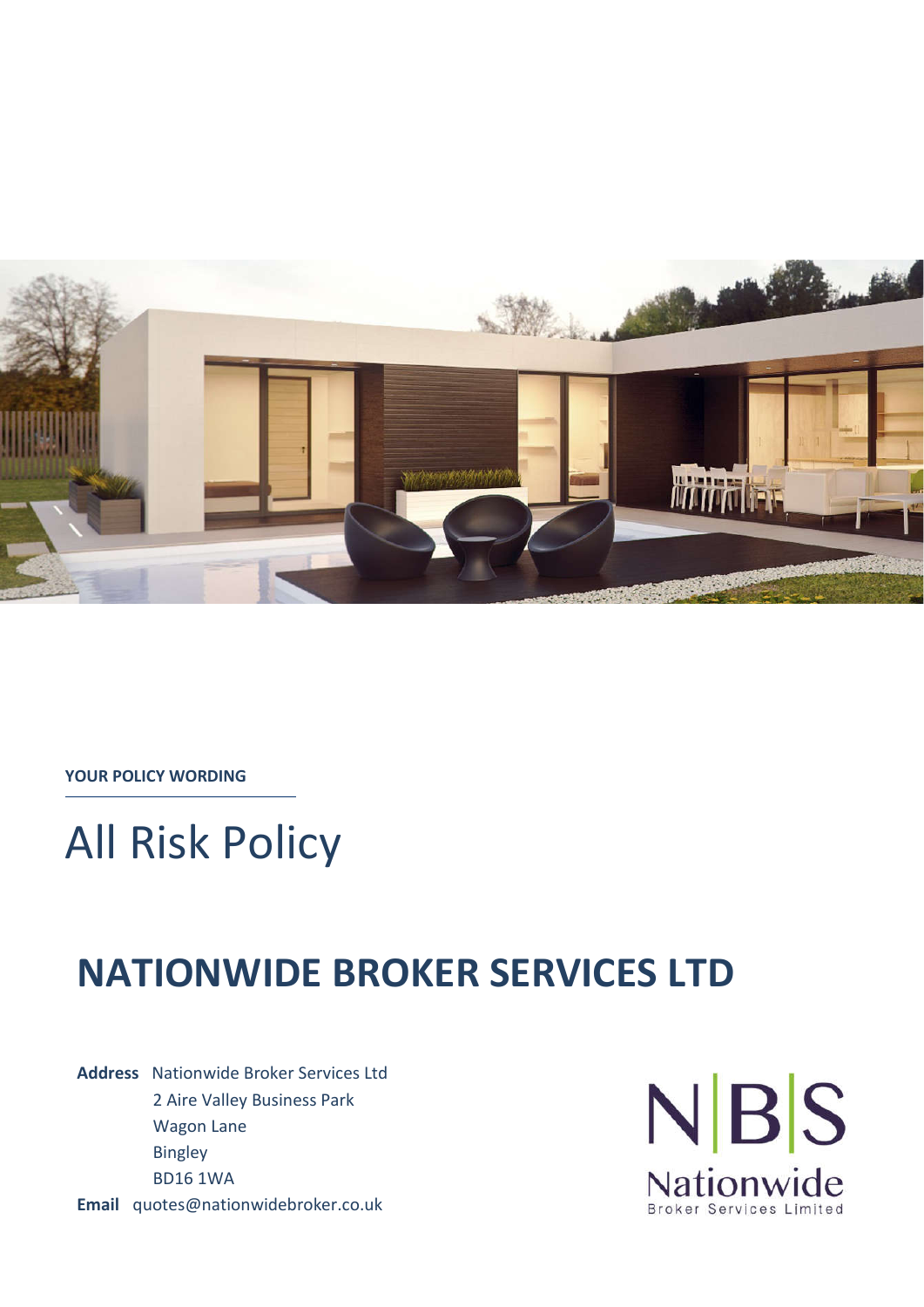# **ALL RISKS POLICY**

In return for payment of the premium shown in the schedule, we agree to insure you, subject to the terms and conditions contained in the policy or endorsed on the schedule, against loss or damage you sustain or legal liability you incur for accidents happening during the period of insurance shown in the schedule.

When drawing up this policy, we have relied on the information and statements, which you have provided in the proposal form (or declaration) on the date shown in the schedule.

The insurance relates ONLY to those sections of the policy wording, which are shown in the schedule as being included.

## **Important Notice to the Insured**

Please read this policy carefully to ensure that it is in accordance with your requirements and that you understand it fully. Nationwide Broker Services Limited should be contacted immediately if any correction is necessary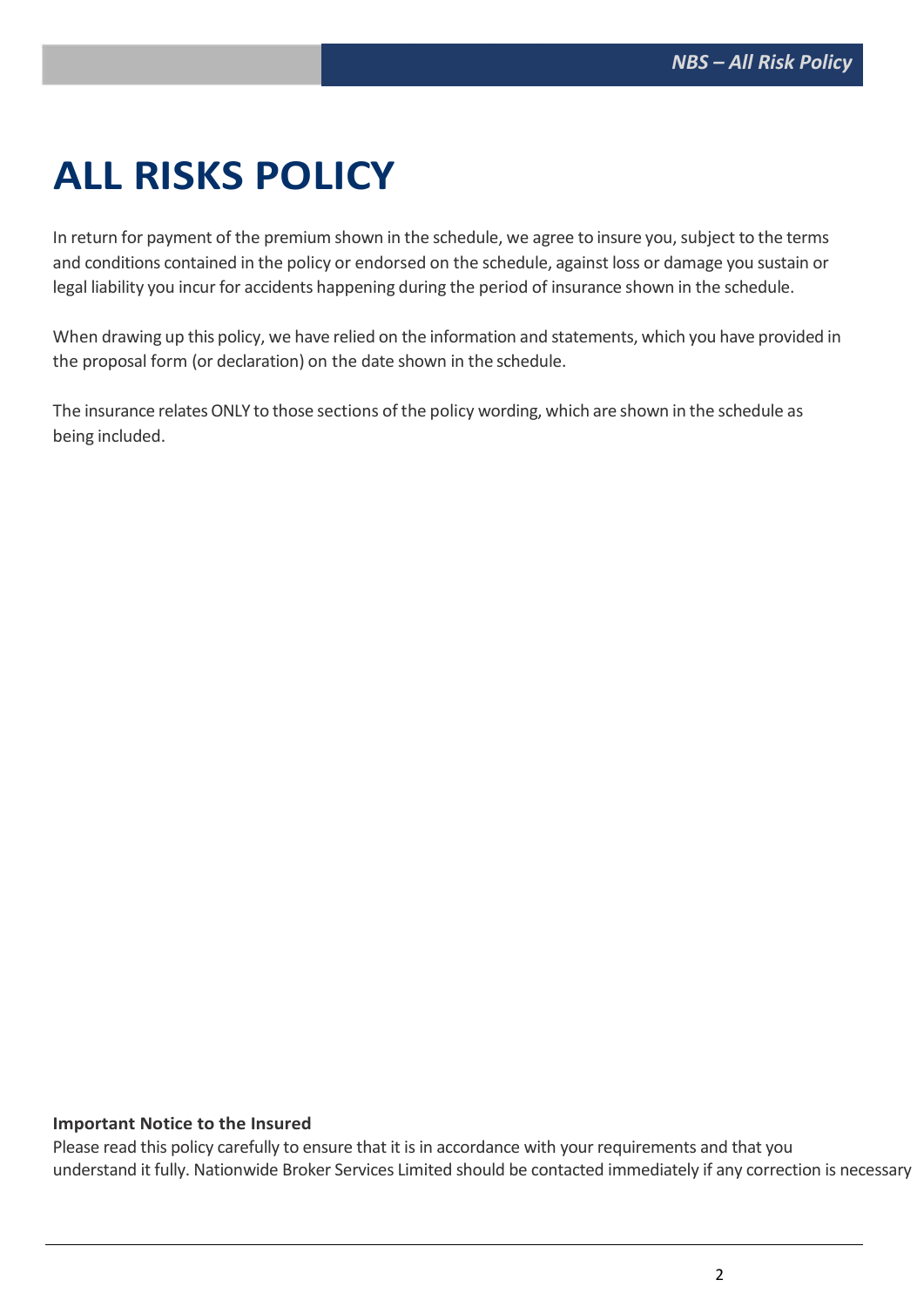# **CONTENTS**

| <b>Introduction</b>                                   | $\overline{4}$ |
|-------------------------------------------------------|----------------|
| <b>How the Cover Works</b>                            | 5              |
| Changes to Your Circumstances                         | 5              |
| Cancellation                                          | 5              |
| Use of Language                                       | 5              |
| Law Applicable                                        | 5              |
| <b>What to Do if You Havea Complaint</b>              | 6              |
| <b>Definitions</b>                                    | $\overline{7}$ |
| <b>General Conditions</b>                             | 11             |
| <b>General Exclusions</b>                             | 14             |
| <b>Privacy Notice</b>                                 | 15             |
| <b>Sections</b>                                       | 17             |
| Section 1 - Buildings and Outbuildings                | 17             |
| Section 2 - Contents                                  | 20             |
| Section 3 - Fine Art and Antiques                     | 24             |
| Section 4 - Personal Possessions, Money, Credit Cards | 26             |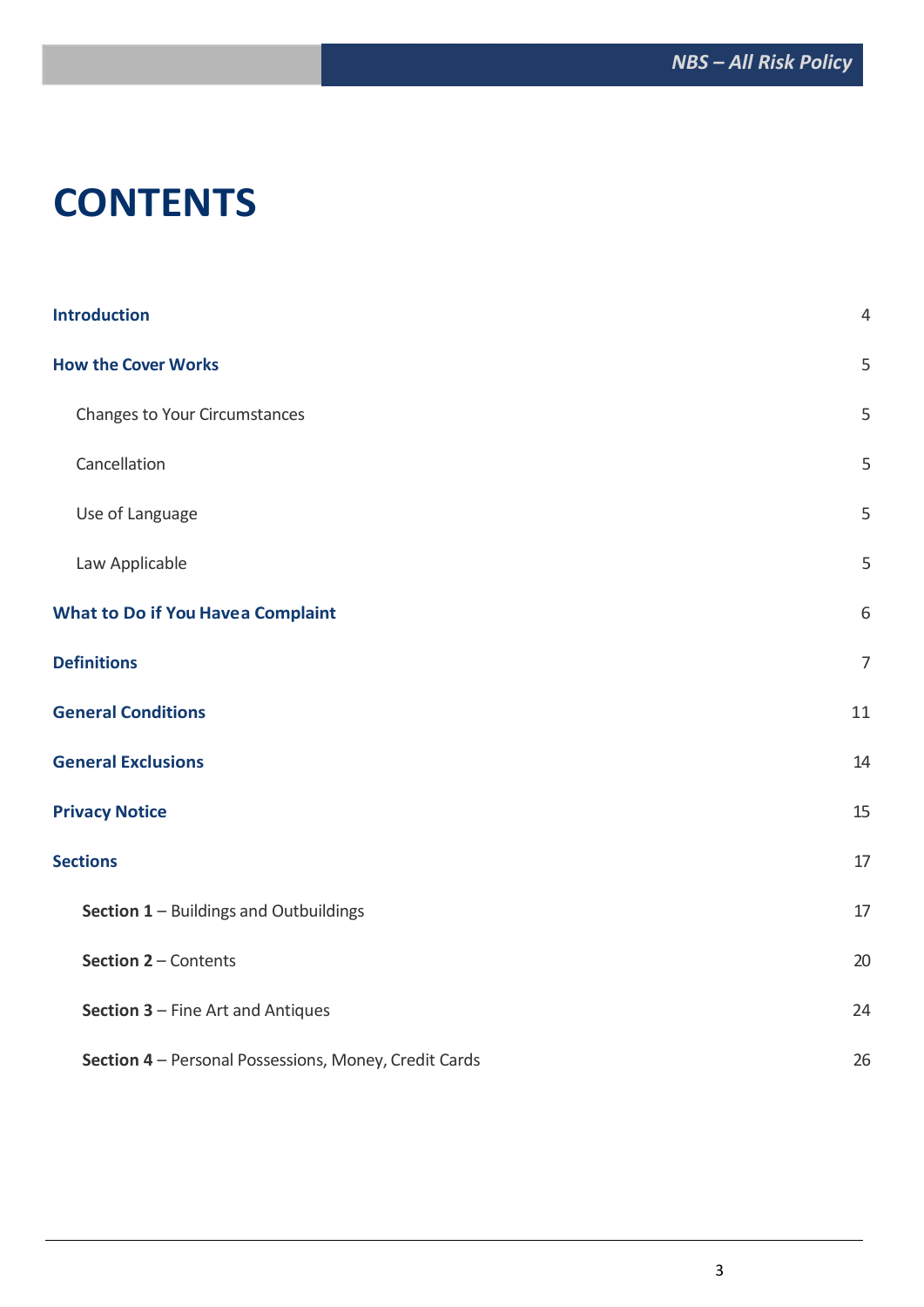# **INTRODUCTION**

All Risks Policy cover is administered by Nationwide Broker Services Limited who act on behalf of the **insurers**.

Nationwide Broker Services Limited is authorised and regulated by the Financial Conduct Authority (FCA), Register number 590034 and **you** can check this on the FCA's register by visiting the FCA's website **www.fca.gov.uk** or by contacting the FCA on 0800 111 6768 and 0300 500 8082.

Our permitted business is advising on and arranging general insurance contracts.

The insurance provided underthis All Risks Policy has been specially designed for higher net worth individuals and their families. TheAll Risks Policy cover has 4 **sections**, and **your**  selection of **sections** is set out in **your schedule**.

The **sections** are as follows:

- **Section 1**  Private Residences the **Buildings** andOutbuildings
- **Section 2**  General**Contents**
- **Section 3 Fine Art andAntiques**
- **Section 4 Personal Possessions; Money** and **Credit Cards**

Please carefully check **your** current **schedule** to see which of the above **sections** are in force.

This insurance is underwritten by Hiscox Insurance Company Limited.

## **Your All Risks Policy**

**Your** All Risks Policy is made up of the following which must be read together asthey form**your** contract of insurance:

- The introduction,the general exclusions and conditions, all of which apply to all **sections** of the policy
- The **sections** of the cover selected by **you**, including the definitions, the exclusions and conditions which apply to the **sections** selected
- The **schedule**, which details the **sections** of cover **you** have selected and which includes all **endorsements** applied to the All Risks Policy whilst it is in force.

Please take time to read all the **sections** of the All Risks Policy to make sure that they meet **your** needs and that **you**  understand the terms, exclusions and conditions. If **you** wish to change anything or if there is anything that **you** do not understand, please let **us** or **your broker**know.

Please examine the statement of fact and **schedule** and if it is not correct return it immediately to **us** or **your broker** who will arrange for it to be amended.

In consideration of the payment of the premium forthe **period of insurance**, the **insurers** will agree to indemnify**you** following the occurrence of any loss or damage which **you** may suffer during the **period of insurance**, within the conditions set out in the All Risks Policy.In some circumstances**insurers** will, for accidentsfor which **you** are legally responsible, pay to **you** or (on **your** behalf) to some other person the amount of **your** legal liability to that person subject to the policy limits.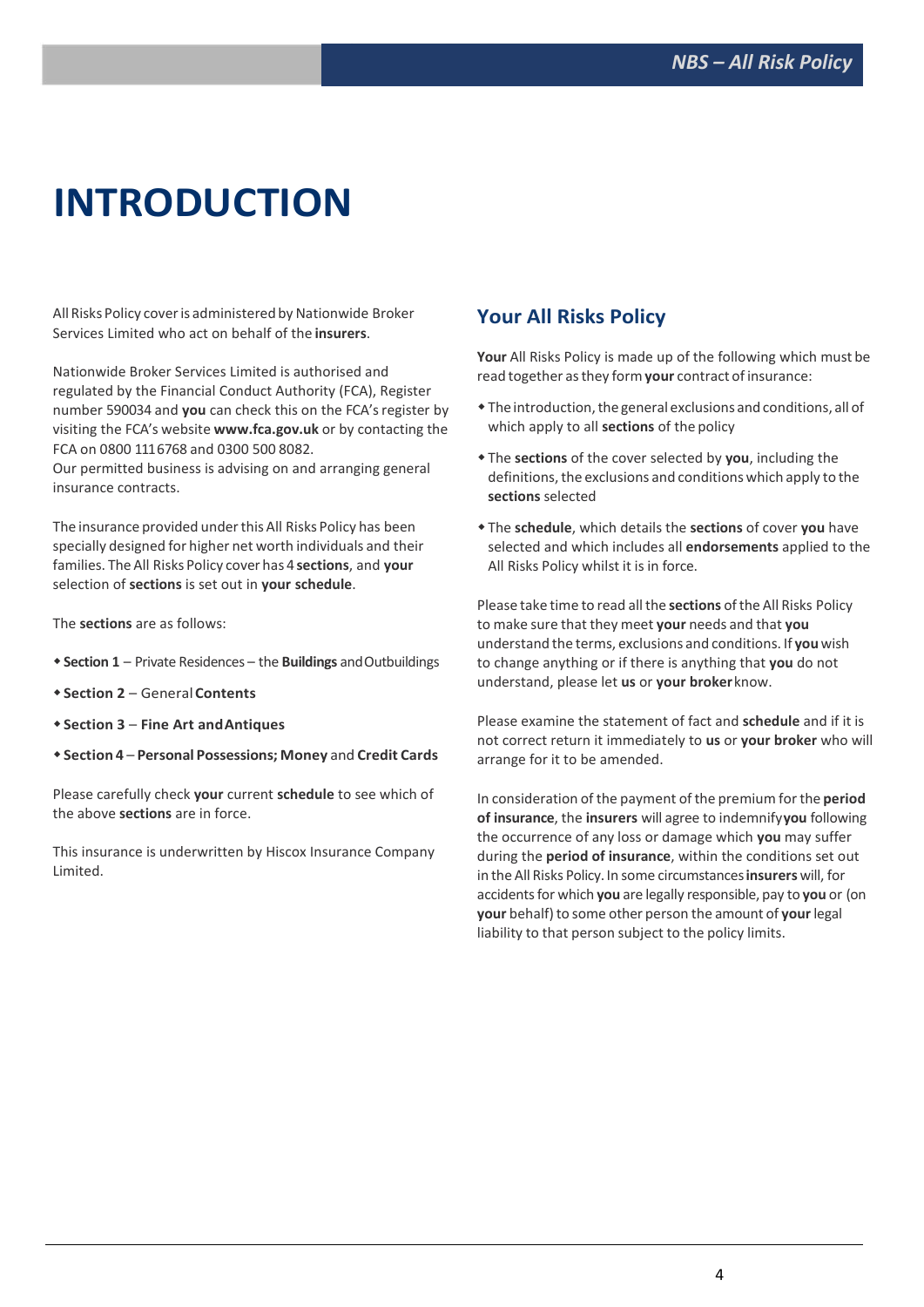# **HOW THE COVER WORKS**

The insurance is provided within the conditions ofthe All Risks Policy for those **sections** named in the **schedule** for any **insured event** which takes place during the **period of insurance**. **Your** All Risks Policy ends at midnight on the last day of each **period of insurance**.

## **Changes to your Circumstances**

Please tell your broker immediately if there are any changes to the information **you** have provided. It isimportant to do thisto ensure that **you** remain fully protected.

If **your** circumstances change and **you** do not tell us, **you** may find that **you** are not covered if **you** need to claim.

Please refer to General Condition 1 on page 9 for circumstances that **you** should tell **us** about.

## **Cancellation of this Insurance**

- **1. You** are entitled to cancel thisinsurance by contacting **your broker** within 14 days of either:
	- the date **you** receive **your** insurance documentation; or
	- the start of the **period of insurance**

whichever is the later. Providing **you** have not made any claims **we** will refund the premium.

**2. You** can also cancel this insurance at any time during the **period of insurance** by contacting **your broker**. Any return premium due to **you** will depend on how long this insurance has been in force. No return of premium will be given if a claim has occurred during the **period ofinsurance**.

Please refer to the policy **schedule** for **your broker's** contact details.

**3. We** can cancel this insurance by giving **you** 30 days notice in writing, which **your broker** will send to the address shown in the **schedule**. Any return premium due to **you** will depend on how long this insurance has been inforce.

The reasons **we** may cancel **your** insurance are:

- non-payment of premium;
- a change in risk, where cover can no longer be provided;
- lackof cooperationorfailuretosupply information/ documentation;
- threatening or abusive behaviour.

# **Use of Language**

Unless otherwise agreed, the contractual terms and conditions and other information relating to this contract will be expressed in the English language.

## **Law Applicable**

Under European Law unless **insurers** agree otherwise this agreement shall be governed by and construed in accordance with English law.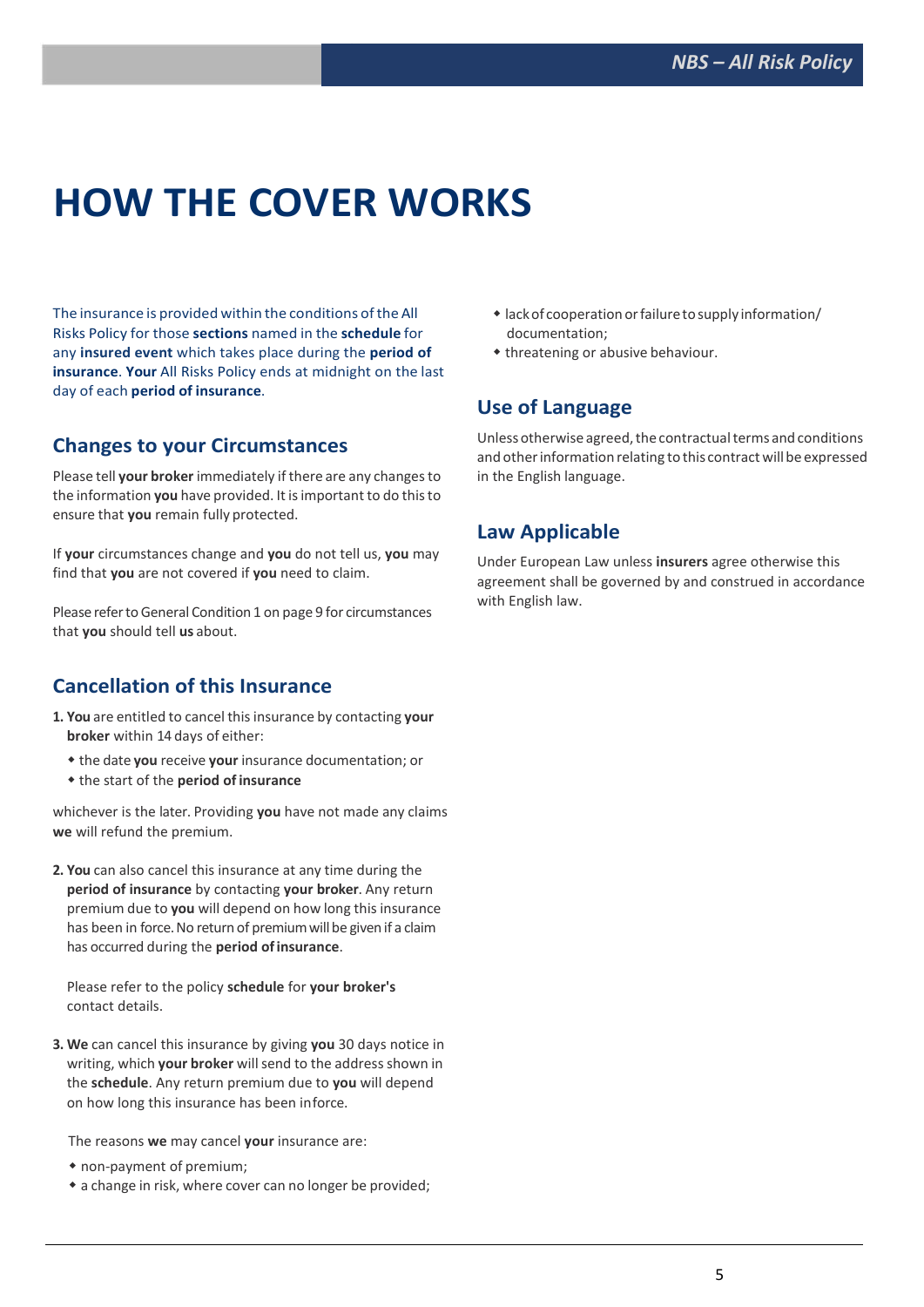# **WHAT TO DO IF YOU HAVE ACOMPLAINT**

Should there ever be an occasion where **you** need to complain, **we** will sort this out as quickly and fairly as possible. If **your** complaint is about the way **your** policy was sold to **you**, please contact **your** insurance **broker** to report **your** complaint.

#### **If your complaint is about the administration of your policy or claim**

Hiscox Insurance Company Limited aim to give you a high level of service at all times. However, if you have a complaint about your policy or claim, please contact:

#### Address:

Hiscox Customer Relations, The Hiscox Building, Peasholme Green, York YO1 7PR United Kingdom

or by telephone on +44 (0) 1904 681 198 or by email at customer.relations@hiscox.com.

**Insurers** will contact **you** within 5 days of receiving **your**  complaint to inform **you** of what action **insurers** are taking. **We**  will try to resolve the problem and give **you** an answer within 4 weeks. If it will take **us**longerthan 4 weeks**insurers** will tell **you** when **you** can expect an answer.

If there is a disagreement between you and us about the handling of a claim and it is not resolved through our internal complaints procedure you can contact the Financial Ombudsman Service for help. This is a free arbitration service for eligible consumers, small businesses, charities and trusts. Details available from www.financialombudsman.org.uk.

|        | <b>Address:</b> The Financial Ombudsman Service |
|--------|-------------------------------------------------|
|        | <b>Exchange Tower</b>                           |
|        | London E14 9SR                                  |
| Tel:   | 0800 023 4567 or 0300 123 9123                  |
| Email: | complaint.info@financial-ombudsman.org.uk       |

Using this complaints procedure will not affect **your** legal rights.

## **Financial Services Compensation Scheme**

**Insurers** are covered by the Financial Services Compensation Scheme (FSCS). If **insurers** cannot meet their obligations **you** may be entitled to compensation under the scheme. For this type of policy the scheme covers at least 90% of any claim with no upper limit. Further information about compensation scheme arrangementsis available fromthe FSCS. Information can be obtained by visiting the Financial Services Compensation Scheme website at **www.fscs.org.uk** or by contacting them at:

#### **Financial Services Compensation Scheme**

| Address: | 10th Floor                     |
|----------|--------------------------------|
|          | Beaufort House,                |
|          | 15 St Botolph Street           |
|          | London                         |
|          | EC3A 7QU                       |
| Tel:     | 080 0678 1100 or 020 7741 4100 |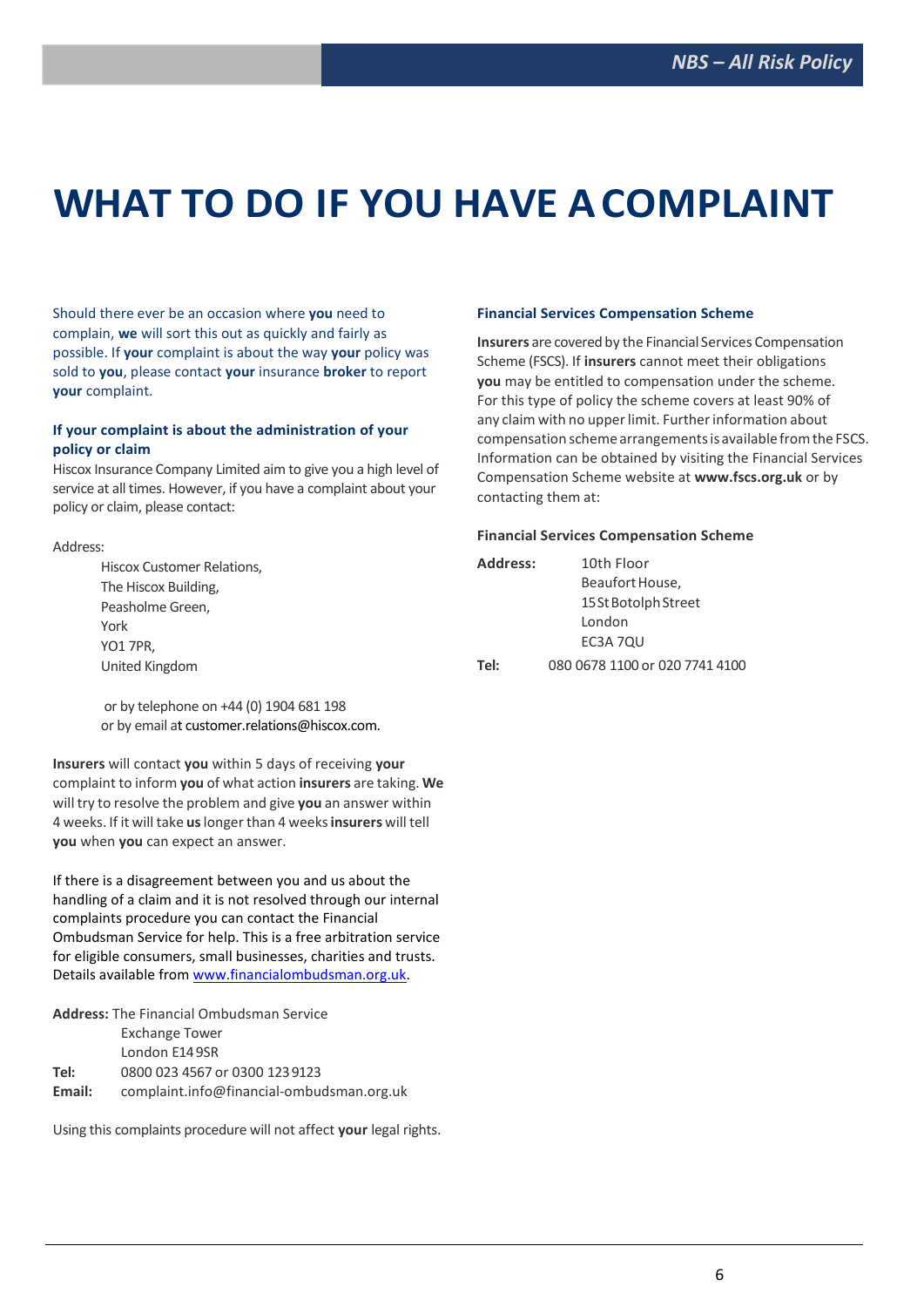# **DEFINITIONS**

# **For the Whole Policy**

Many of the words and phrases used in this policy have special meanings. The following terms used throughout this All Risks wording have the following meanings and such words are highlighted throughout the whole of the policy wording by the use of **bold print**:

| <b>Accidental Damage</b> | Damage caused suddenly and as a result of an external, visible and unexpected cause.                                                                                                                                                                                                                                                                                                                                                                                                                                                                                                                                                                                                                                                                                                                                                                                                     |
|--------------------------|------------------------------------------------------------------------------------------------------------------------------------------------------------------------------------------------------------------------------------------------------------------------------------------------------------------------------------------------------------------------------------------------------------------------------------------------------------------------------------------------------------------------------------------------------------------------------------------------------------------------------------------------------------------------------------------------------------------------------------------------------------------------------------------------------------------------------------------------------------------------------------------|
| <b>Bodily Injury</b>     | An identifiable physical injury caused by sudden, unexpected, external and visible means. Bodily injury<br>includes death, illness or disease but not defamation.                                                                                                                                                                                                                                                                                                                                                                                                                                                                                                                                                                                                                                                                                                                        |
| <b>Buildings</b>         | The private residence(s) specified in the schedule and includes:<br>• the main domestic structure<br>• outbuildings used for domestic purposes<br>• decorative finishes<br>• fixtures and fittings<br>$\bullet$ lifts<br>• domestic fixed fuel tanks<br>• underground service pipes and cables<br>* sewers and drains<br>• swimming pools<br>• permanently fitted hot tubs<br>◆ hard tennis court<br>$\triangle$ lawns<br>• garden walls<br>$\bullet$ patios<br>◆ steps<br>◆ terraces<br>• ornamental man-made ponds<br>$\triangle$ fountains<br>• radio and TV aerials<br>• satellite dishes<br>• solar panels<br>• external lighting<br>• alarm systems and surveillance equipment<br>• hedges<br>◆ fences<br>$\bullet$ gates<br>◆ paths and drives<br>situated at the address or addresses shown in the schedule which belong to you or for which you<br>have a legal responsibility. |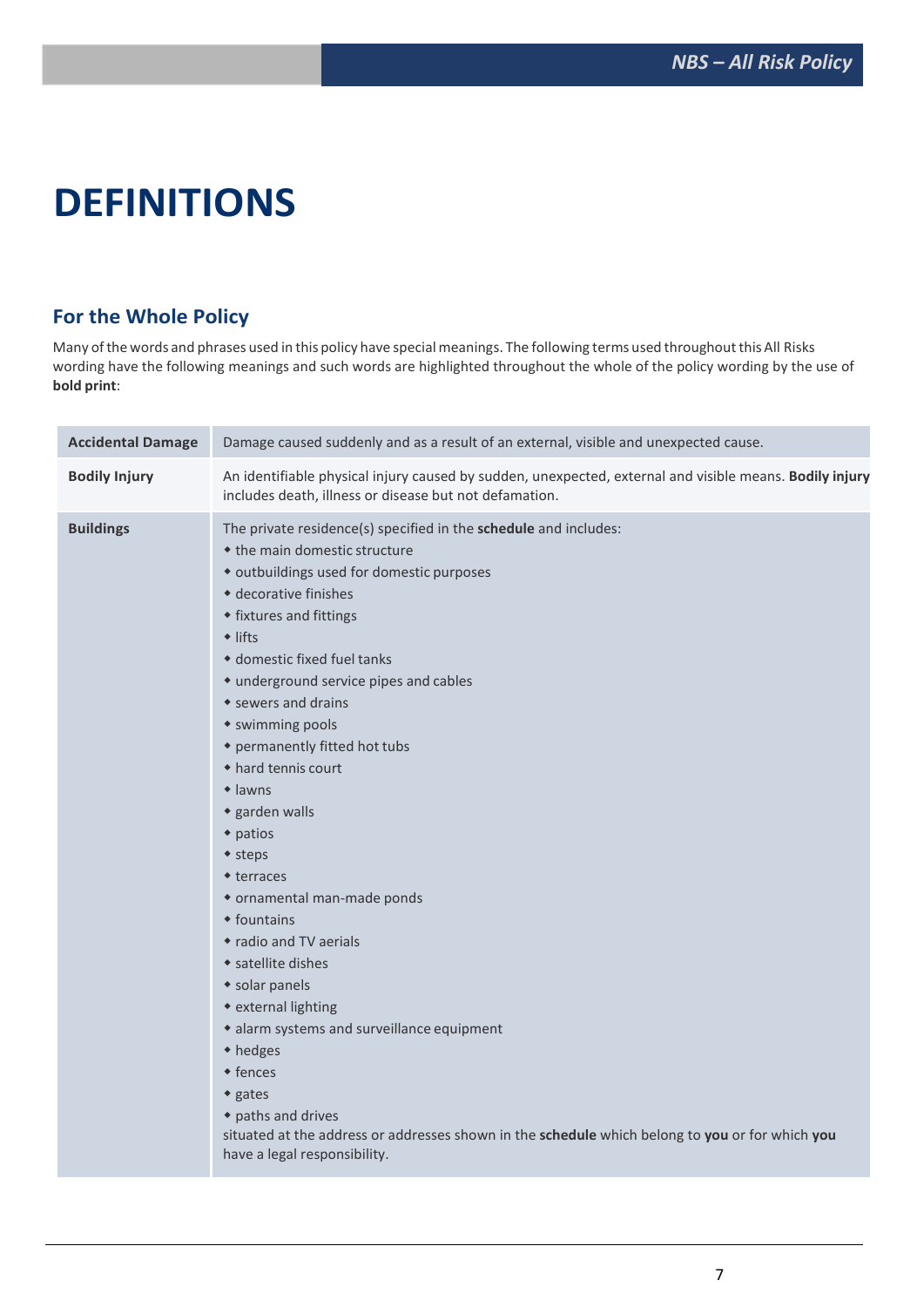| <b>Business</b>          | Any employment, trade, occupation or profession.                                                                                                                                                                                                                                                                                                                                                                                                                                                                                                                                                                                                                                                                                                                                                                                                                                                                                                                                                                                            |
|--------------------------|---------------------------------------------------------------------------------------------------------------------------------------------------------------------------------------------------------------------------------------------------------------------------------------------------------------------------------------------------------------------------------------------------------------------------------------------------------------------------------------------------------------------------------------------------------------------------------------------------------------------------------------------------------------------------------------------------------------------------------------------------------------------------------------------------------------------------------------------------------------------------------------------------------------------------------------------------------------------------------------------------------------------------------------------|
| <b>Business Property</b> | Office furniture, furnishings, office equipment including documents and computer equipment owned<br>by you used in connection with a business conducted from the home.                                                                                                                                                                                                                                                                                                                                                                                                                                                                                                                                                                                                                                                                                                                                                                                                                                                                      |
| <b>Contents</b>          | The household goods of the buildings including:<br>• furniture<br>• furnishings<br>* photographic equipment<br>• money<br>* outdoor items<br>• business property<br>• gardening implements<br>* tractors and their trailers used solely for domesticpurposes<br>• fine art and antiques<br>* your fixtures and fittings including interior decorations if you are not responsible for insuring the buildings<br>all of which belong to you or for which you have a legal responsibility.<br>This definition does not include:<br>* caravans, aircraft, watercraft or mechanically propelled vehicles, other than:<br>· domestic gardening equipment<br>· electric wheelchairs<br>· models and toys<br>and their spare parts and accessories, (although cover is provided for your computerised motor<br>vehicle accessories when taken out of the vehicle and kept in the building of your home).<br>Also not included are:<br>* any part of the structure of the buildings<br>$\bullet$ animals<br>* personal possessions or credit cards. |
| <b>Credit Cards</b>      | Bankers', cash, charge, cheque or credit cards which you or those members of your family living with<br>you or any other person who forms part of your household are entitled to possess under the terms of<br>the issue of each card.                                                                                                                                                                                                                                                                                                                                                                                                                                                                                                                                                                                                                                                                                                                                                                                                      |
| <b>Endorsement</b>       | A change in the terms and conditions of this insurance.                                                                                                                                                                                                                                                                                                                                                                                                                                                                                                                                                                                                                                                                                                                                                                                                                                                                                                                                                                                     |
| Excess(es)               | The amount(s) specified in the schedule for which you are responsible for each claim                                                                                                                                                                                                                                                                                                                                                                                                                                                                                                                                                                                                                                                                                                                                                                                                                                                                                                                                                        |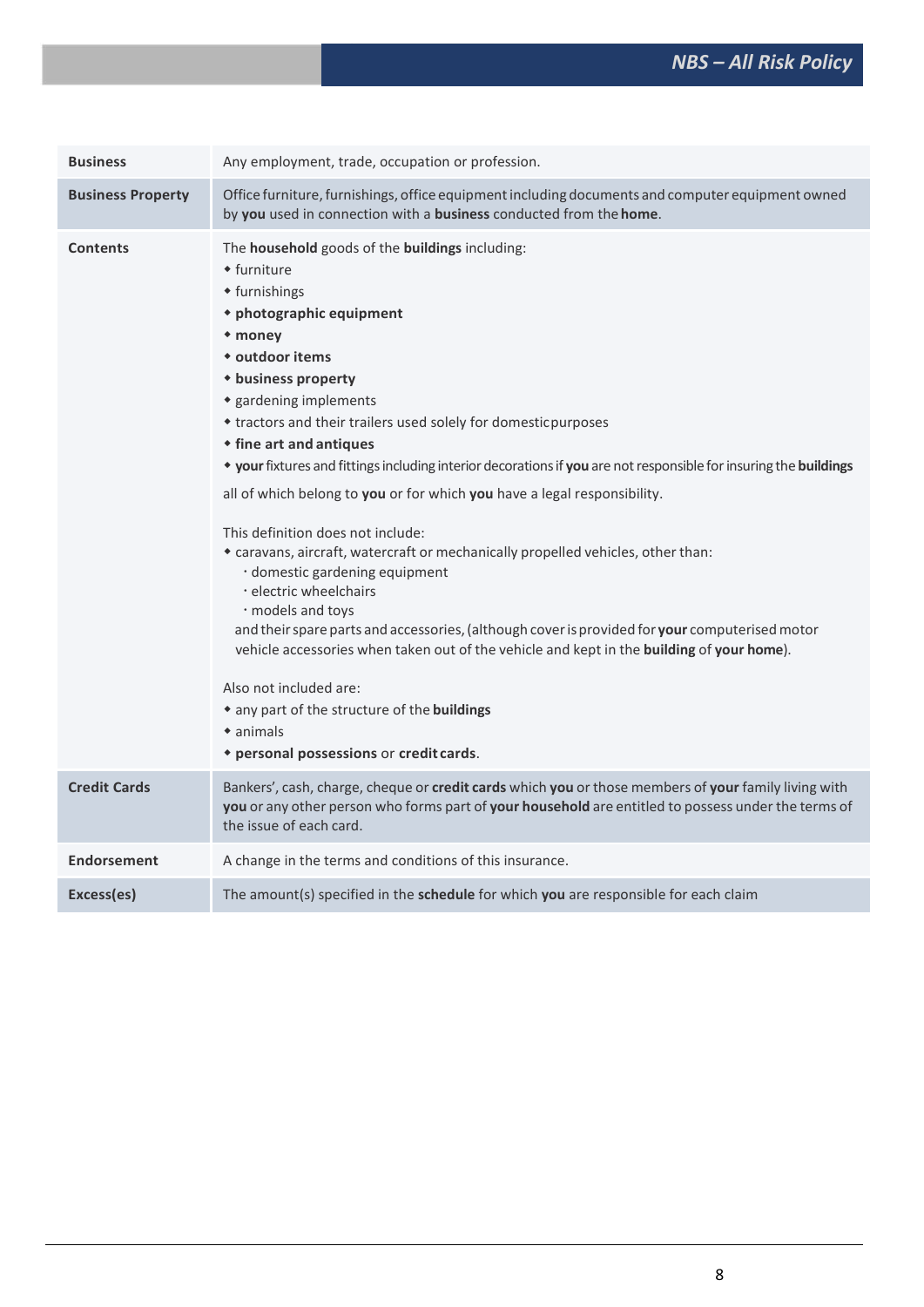| <b>Fine Art and</b><br><b>Antiques</b> | Fine art and antiques includes, but is not limited to:<br>• collectible furniture<br>• rugs<br>◆ tapestries<br>• drawings<br>• etchings<br>• paintings<br>• photographs<br>• prints<br>$\bullet$ books<br>• manuscripts<br>• porcelain<br>• sculptures<br>* stamps or coins forming part of a collection<br>* articles made of precious metal and/or semi-precious or precious stone<br>• gold and silver plated items, and<br>• other collectible items or objects of virtue<br>either owned by you or for which you have a legal responsibility to the owner.<br>Fine art and antiques excludes:<br>* jewellery<br>$•$ furs<br>* personal possessions which must be specifically insured under the Personal Possessions section. |
|----------------------------------------|------------------------------------------------------------------------------------------------------------------------------------------------------------------------------------------------------------------------------------------------------------------------------------------------------------------------------------------------------------------------------------------------------------------------------------------------------------------------------------------------------------------------------------------------------------------------------------------------------------------------------------------------------------------------------------------------------------------------------------|
| <b>Heave</b>                           | Upward movement of the ground beneath the <b>buildings</b> as a result of the soil expanding.                                                                                                                                                                                                                                                                                                                                                                                                                                                                                                                                                                                                                                      |
| Home                                   | Your private residence(s) as specified in the schedule. Home includes the area of the plot described in<br>the title deeds of each home as well as the structure and outbuildings used for domestic purposes.                                                                                                                                                                                                                                                                                                                                                                                                                                                                                                                      |
| Household                              | Those members of your family, your relatives and any other persons (but not boarders or lodgers)<br>permanently living with you at any building(s) together with permanently resident domestic staff<br>employed by you or a member of your family.                                                                                                                                                                                                                                                                                                                                                                                                                                                                                |
| <b>Insured Event(s)</b>                | All loss, damage or legal liability that arises as a result of any single incident or occurrence.                                                                                                                                                                                                                                                                                                                                                                                                                                                                                                                                                                                                                                  |
| Insurer(s)                             | Your insurance is underwritten by Hiscox Insurance Company Limited Registered in England and<br>Wales. Company No. 02372789. Authorised by the Prudential Regulation Authority and regulated by the<br>Financial Conduct Authority and the Prudential Regulation Authority. Firm's reference number 308922.<br>Registered office: 1 Great St. Helen's London EC3A 6HX UNITED KINGDOM                                                                                                                                                                                                                                                                                                                                               |
| Jewellery                              | Articles of personal adornment containing gemstones, silver, gold, platinum or other precious metals,<br>pearls and set/unset gemstones and watches.                                                                                                                                                                                                                                                                                                                                                                                                                                                                                                                                                                               |
| Landslip                               | Downward movement of sloping ground                                                                                                                                                                                                                                                                                                                                                                                                                                                                                                                                                                                                                                                                                                |
| <b>Money</b>                           | Includes the lawful currency of any origin country and also includes:<br>◆ bankers drafts<br>• cheques<br>* postal and money orders<br>• travellers cheques<br>• securities<br>• saving stamps and certificates<br>• premium bonds<br>• negotiable instruments<br>* sports season tickets and gift vouchers, and any similar instruments which can be dealt with in a<br>manner similar to any of those indicated.<br>This definition does not include money held for trade or business purposes, promotional vouchers, air miles<br>vouchers, store points, lottery tickets, scratch cards and raffle tickets.                                                                                                                    |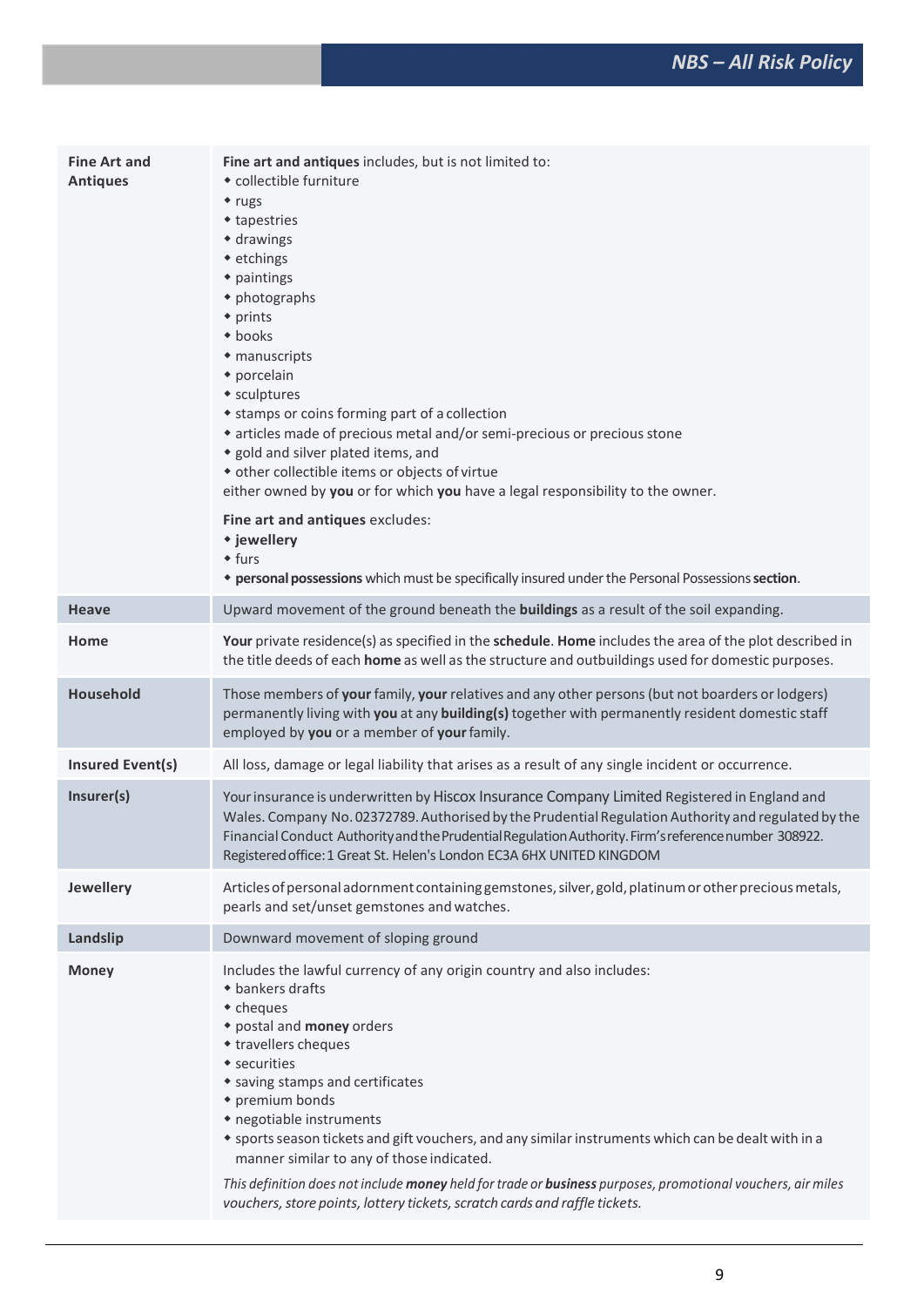| <b>Outdoor Items</b>            | • garden statuary<br>• garden furniture<br>• swings<br>• slides and climbing frames<br>• flower containers and urns<br>all kept in the garden of your home either temporarily or permanently.                                                                                                                                                                                                                     |
|---------------------------------|-------------------------------------------------------------------------------------------------------------------------------------------------------------------------------------------------------------------------------------------------------------------------------------------------------------------------------------------------------------------------------------------------------------------|
| <b>Period of Insurance</b>      | The length of time for which this insurance is in force, as shown in the schedule and for which you<br>have paid and we have accepted a premium.                                                                                                                                                                                                                                                                  |
| Personal<br><b>Possessions</b>  | Items of a personal nature normally worn, used or carried by you in your daily life which you own or for<br>which you are responsible including:<br>* jewellery<br>• audio and visual equipment including mobile phones<br>$\bullet$ furs<br>◆ hand luggage.<br>Excluding money and credit cards; these must be specifically insured under the money and credit<br>card section of the policy.                    |
| Photographic<br>Equipment       | This includes cameras, camcorders and their accessories and includes film projection machines, films<br>and accessories but not video recorders or videotapes.                                                                                                                                                                                                                                                    |
| <b>Schedule</b>                 | The schedule gives details of the insurance you have selected and contains details of the building(s),<br>sums insured, period of insurance, premium, and details of which sections of this All Risks Policy are<br>insured including the excess(es) applicable to each insured section.                                                                                                                          |
| <b>Section</b>                  | This policy wording is divided into 4 sections numbered 1-4. Your selection of coverage is set out in<br>the schedule.                                                                                                                                                                                                                                                                                            |
| <b>Settlement</b>               | Downward movement as a result of the soil being compressed by the weight of the buildings within<br>10 years of construction.                                                                                                                                                                                                                                                                                     |
| <b>Standard</b><br>Construction | This means the walls of the buildings are built of brick, stone or concrete and the roof is pitched with<br>slate, tile, concrete, asphalt or any incombustible mineral material.                                                                                                                                                                                                                                 |
| <b>Subsidence</b>               | Downward movement of the ground beneath the buildings where the movement is unconnected<br>with the weight of the building, other than by settlement.                                                                                                                                                                                                                                                             |
| <b>Sum Insured</b>              | The amount shown on the schedule is the most insurers will pay for claims resulting from one<br>insured event unless otherwise stated on the schedule. This should represent the cost of reinstating<br>the <b>building(s)</b> and is the maximum amount insurers will pay for each item insured under any section.                                                                                               |
| <b>Terrorism</b>                | An act, including but not limited to the use of force or violence and/or the threat thereof, of any person<br>or group(s) of persons whether acting alone or on behalf of or in connection with any organisation(s),<br>committed for political, religious, ideological or similar purposes including the intention to influence any<br>government and/or to put the public or any section of the public in fear. |
| <b>United Kingdom</b>           | England, Scotland, Wales, Northern Ireland, the Channel Islands and the Isle of Man.                                                                                                                                                                                                                                                                                                                              |
| <b>Unoccupied</b>               | A home becomes unoccupied if it, (a) has not been lived in for more than 30 consecutive days, or (b) is<br>not furnished for full habitation, or (c) it has not been lived in for a total of 180 days or more during the<br>period of insurance.                                                                                                                                                                  |
| <b>Vaulted</b>                  | Your property that is held within a safe deposit or by a bank in its safe or strong room as specified in<br>the schedule.                                                                                                                                                                                                                                                                                         |
| You / Your                      | The person(s) named on the schedule including your household.                                                                                                                                                                                                                                                                                                                                                     |
| Your Broker / We /<br>Us / Our  | Person or persons who placed this insurance on your behalf as shown on your policy schedule.                                                                                                                                                                                                                                                                                                                      |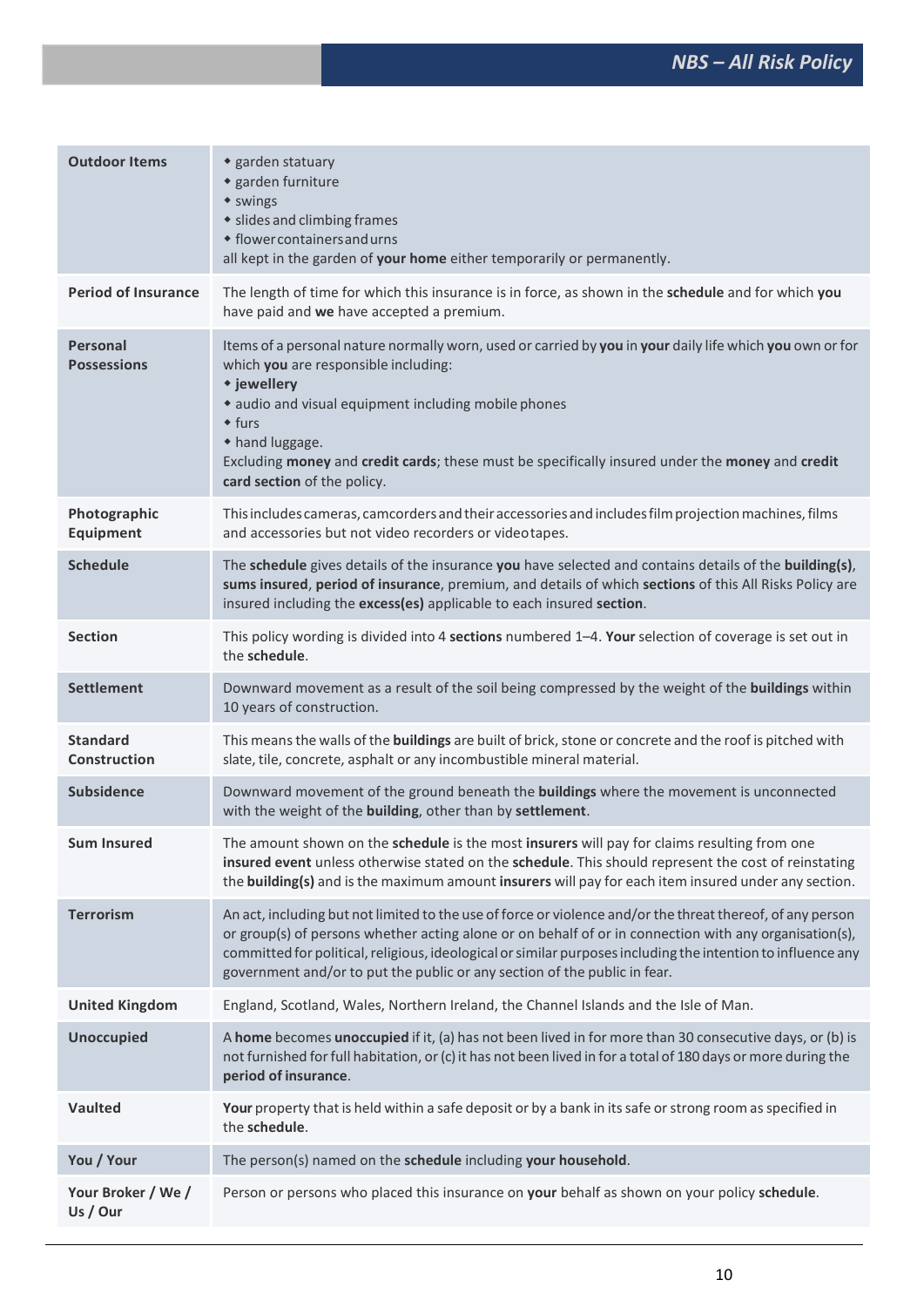# **GENERAL CONDITIONS**

#### **The following conditions apply to all of the All Risks Policy.**

These conditions are especially important terms of the contract(s) between **you** and **insurers**. They apply to every **section** of this All Risks Policy. **You** must comply with the following conditions to have the full protection of this policy. If **you** do not comply with them **insurers** may at their option cancel the policy or refuse to deal with **your** claim or reduce the amount of anypayment.

## **1. Change of Circumstances**

**You** must notify **us** immediately of any changes to the information **you** have provided in particular any of the following:

- change of address
- building works or any structural alteration to **your home**
- if **you** intend to let or sub-let **yourhome**
- if **you** intend to use **your home** for any reason other than private residential purposes
- if **your home** will not be lived in by **you** or **your** domestic staff
- any changesto the **sumsinsured** as a result of additions, alterations, improvements, and new acquisitions.

The following cover is provided automatically, provided **you** notify **us** within 30 days of any addition, alteration, improvement or acquisition.

| <b>Section 1</b> | <b>Buildings</b> for up to 20% of the sum insured                |
|------------------|------------------------------------------------------------------|
| <b>Section 2</b> | <b>Contents</b> for up to 20% of the sum insured                 |
| <b>Section 3</b> | <b>Fine Art and Antiques</b> for up to 20% of the<br>sum insured |
| <b>Section 4</b> | <b>Personal Possessions</b> for up to 20% of the<br>sum insured  |

**We** must be notified as soon as possible if **you** or any of **your** domestic staff have been:

- declared bankrupt or
- convicted of or charged with but not yet tried for any offence other than a driving offence.

**We** will then advise **you** of any change in the terms of **your** insurance.

# **2. SumsInsured**

The premium **you** pay is based on the **sum insured**. It is therefore important that at alltimes **you** keep **yoursums insured** up-to-date as set out below:

### **Buildings**

The **sum insured** chosen by **you** must be enough to pay for the full cost of rebuilding and take account of the expenses for:

- a) demolishing, removing debris, shoring up or propping up parts of the **buildings**;
- b) architects', surveyors', legal and other fees for estimates, plans, specifications, quantities, tenders and supervision;
- c) any extra costs to comply with building or other regulations or the by-laws of any local authority but only in respect of the damaged parts of the **buildings**;
- d) potential loss of rent or additional rental costs.

#### **Outdoor Items**

The cost of replacing them as new.

#### **Contents**

The cost of replacing them as new.

#### **Fine Art and Antiques**

The current market value.

#### **Personal Possessions**

The cost of replacing them as new.

#### **Index Linking**

Inflation may make the **sums insured** inadequate. **Insurers** will therefore adjust the **sum insured** for **buildings** and **contents**  annually in accordance with the movements in the following indices or another suitable index **insurers** decide upon. At each renewal the revised **sum insured** will be calculated and shown on the **schedule**.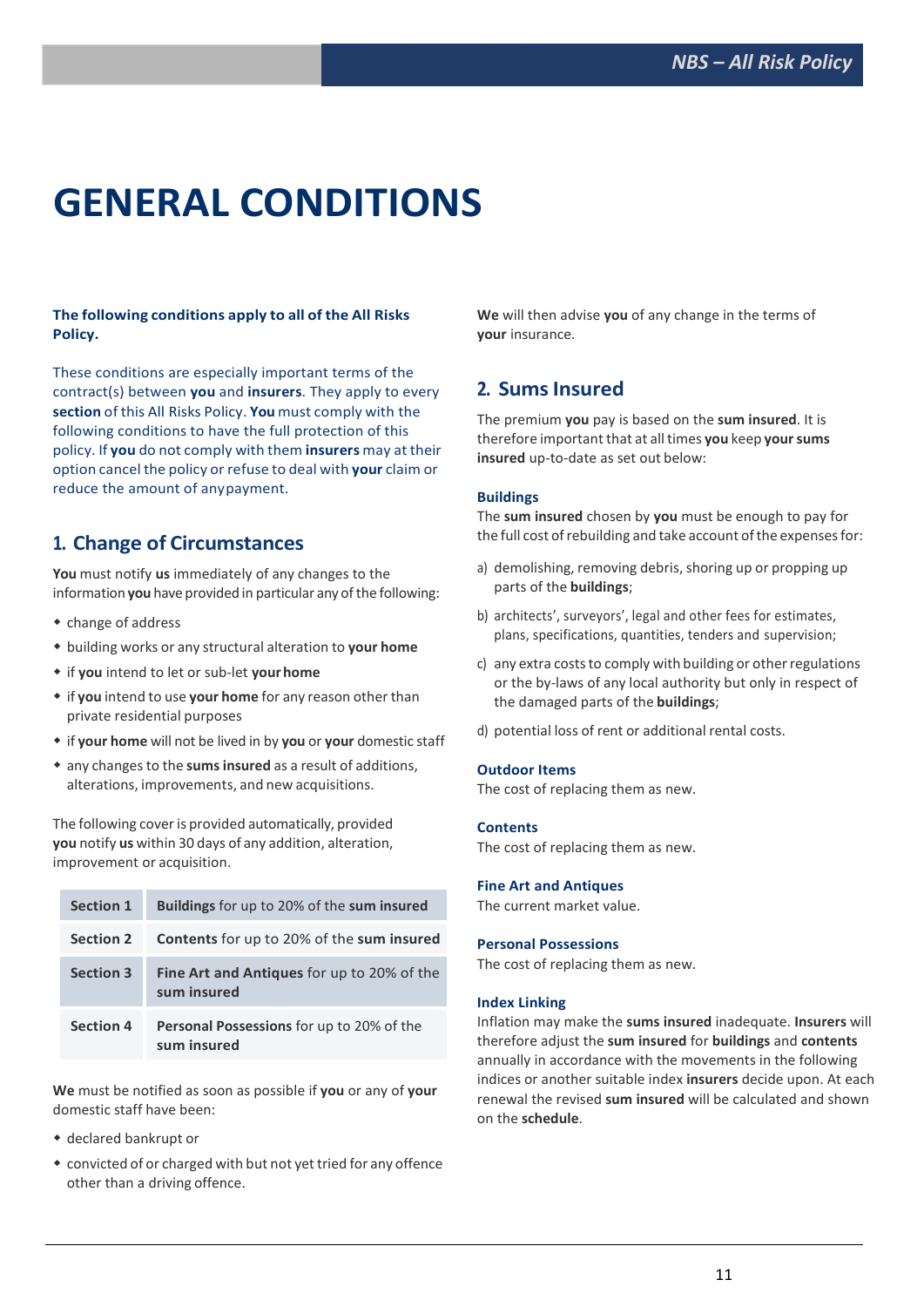| <b>Section 1</b>                    | The House Rebuilding Cost Index issued by     |
|-------------------------------------|-----------------------------------------------|
| <b>Buildings</b>                    | the Royal Institution of Chartered Surveyors. |
| <b>Section 2</b><br><b>Contents</b> | The Government's Retail Price Index.          |

**Sums insured** are not adjusted for inflation as regards any other coverage. **You** should review **sums insured** regularly to reflect new purchases, extensions, improvements and changes in market values.

## **3. State of Repair**

In the proposal form/statement of facts, **you** were asked whether the **buildings** were in good condition. **You** must maintain the **buildings** in a good state of repair.

# **4. Duty of Care**

You must take all steps to minimise the risk of accident, injury, loss or damage.

## **5. Unoccupancy and Letting**

**You** must tell us if **your home** is loaned or let while **you** and **your household** live or intend to live elsewhere. **You** must also tell us if the **home** is to be **unoccupied**.

# **6. Building Works**

**You** must tell **us** in advance if **you** are planning to carry out building works or if **you** plan to carry out any work (other than minor plumbing or maintenance work) involving the application of heat. **You** must co-operate with **insurers** by taking all steps insurers suggest to minimise the risks. Insurers reserve the right to amend the coverage provided by every **section** of this All Risks Policy for the duration of these building works.

# **7. Claims**

If **you** need to make a claim, **you** must do the following:

 Tell **your insurers** as soon as possible about the **insured event** and give **your insurers** any information they may need.

If you need to make a claim, you should contact your broker immediately or our claims team can be contacted by telephone on 01274 518383 (9.00am to 5.30pm, Monday to Friday) or by email to **claims@nationwidebroker.co.uk.**

You will need to provide your full name and contact details, the name of your business or organisation, your address and postcode, the policy reference and circumstances of the claim.

Outside of normal business hours, if you require emergency assistance in relation to substantial damage to your property, our 24-hour emergency assistance team can be contacted on 0800 1700 935. Your policy schedule will state if property cover is included in your policy.

The **Important information and contact details** section below contains additional information specific to the covers applicable to your policy.

If anything happens that might be covered under the policy, you must comply with the obligations set out in General claims conditions, together with the obligations set out under Your obligations in the section or sections under which you are making the claim. It is important that you read the policy for details of its terms in full.

- Tell the police immediately about any damage caused by theft or attempted theft, malicious persons, vandals or if any property islost outside **your home**.
- Make any temporary repairs as soon as possible but keep the bills asthese may form part of **your** claim. If possible, take photos of the damage.
- Allow**insurers**toinspectanydamagebefore**you** carry out permanent repairs. Any estimates that **you** obtain for permanent repairs or other work must be approved before work begins.
- Carry out and allow **your insurers**to take any action they need to prevent more damage.
- Provide all necessary information and assistance that **insurers** may require.
- Tell **your insurers**, in writing, at **your** first opportunity if someone is holding **you** responsible for damage to their property or **bodily injury** to them. **You** must send **your insurers** any writ, summons or other legal document immediately and unanswered.
- Not admit liability or responsibility or offer or agree to pay any **money** without**insurers** permission.
- Allow **insurers** to defend any proceedings on **your** behalf.
- Not abandon any property or leave it to **insurers**.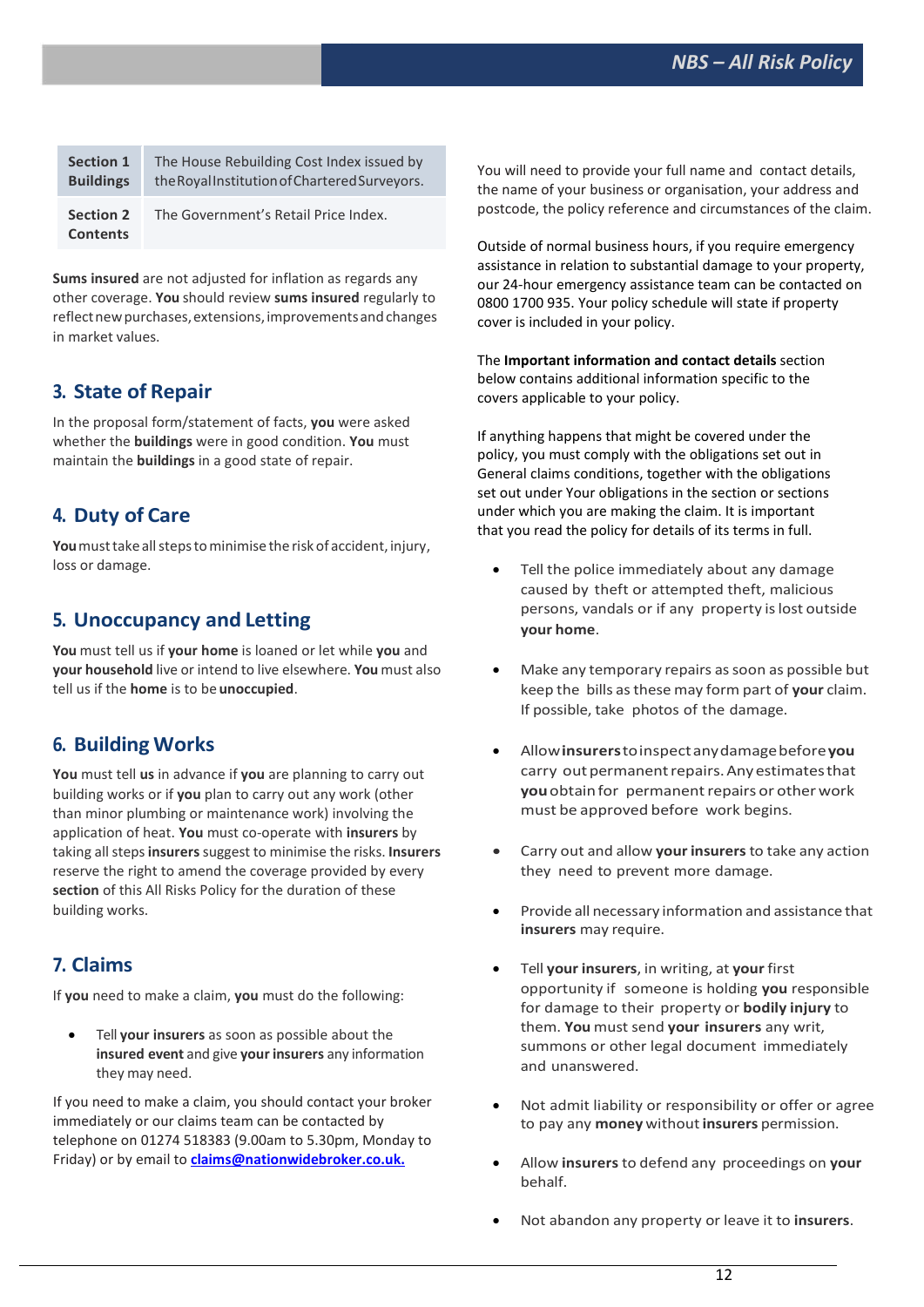# **8. Third Party Rights**

This All Risks Policy is not intended to give any person any right to enforce any term of this insurance which that person would not have had but forthe Contract (Rights of Third Parties) Act 1999.

# **9. Assignment**

Under European Law the contract(s) making up **your** All Risks Policy are not assignable without **our** written consent.

## **10. Recovery & Rights**

If you have the rights to recover all or part of any payment made under this policy, *insurers* may take over proceedings in your name, but at their own expense, to recover for their benefit the amount of any payment made under this All Risks Policy.

**You** must give **insurers** and **us** all the assistance required to do this. **Insurers** may also take over and deal with in **your** name the defence or settlement of any claim.

## **11. Other Insurance**

If at the time of any claim **you** have otherinsurance covering the claim, **we** will only pay **our** share of the claim.

# **12. Fraud**

If **you** make a fraudulent claim under this insurance contract: a. **Insurers** are not liable to pay the claim;and

- b. **Insurers** may recover from **you**, any sums paid to **you** in respect of the claim; and
- c. **Insurers** may by notice to **you**, treat the contract as having been terminated with effect from the time of the fraudulent act.
- If **insurers** exercise their right under clause (12)(c) above: a. **Insurers** shall not be liable to **you** in respect of a relevant **insured event** occurring after the time of the fraudulent act. A relevant **insured event** is whatever gives rise to **insurers** liability under the insurance contract (such as theoccurrence of a loss, the making of a claim, or the notification of a potential claim); and,
- b. **Insurers** need not return any of the premiums paid.

## **13. Premium Payment**

Insurers will not make any payment under this All Risks Policy unless **you** have paid thepremium.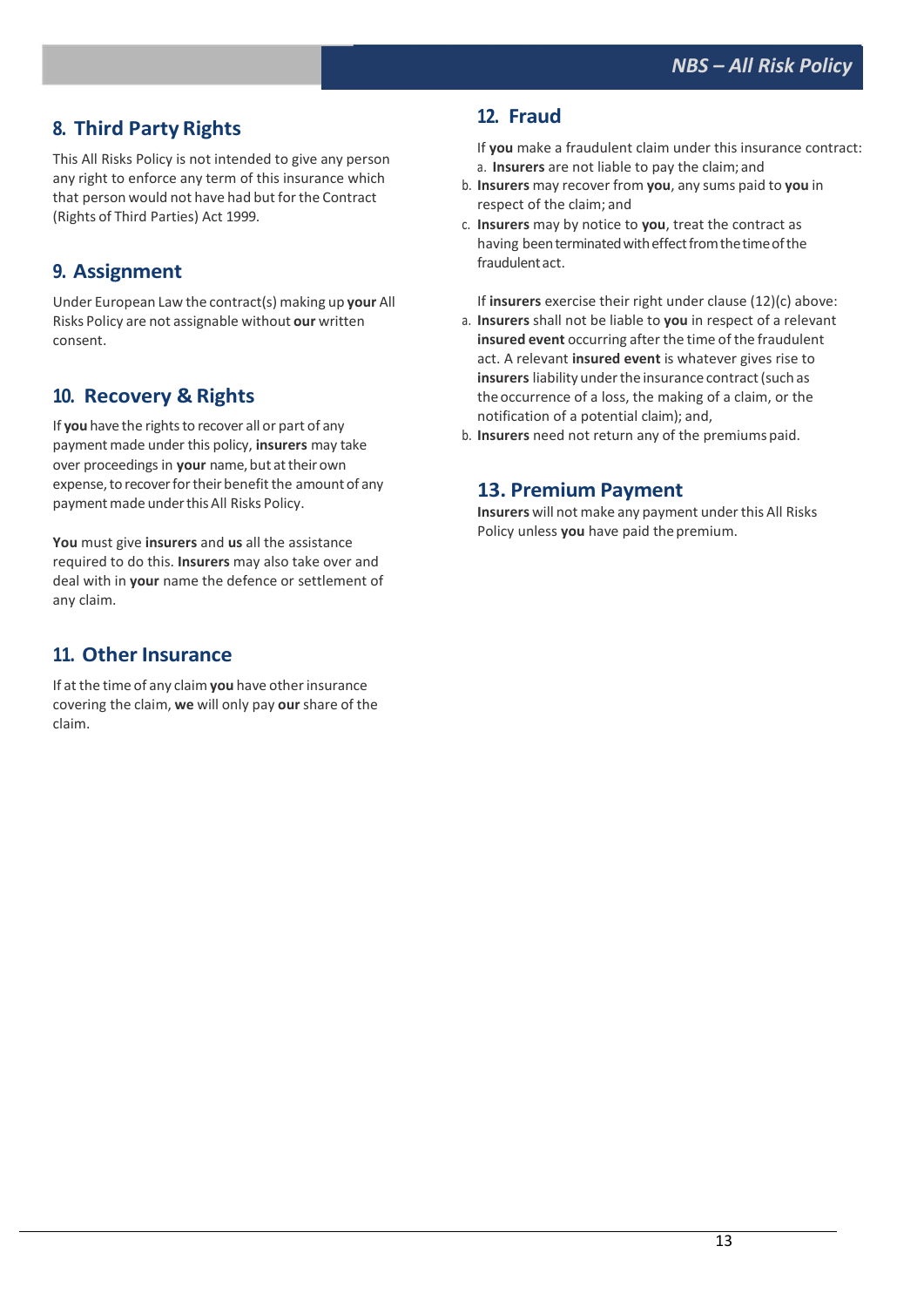# **GENERAL EXCLUSIONS**

#### The following exceptions apply to the whole policy unless stated differently

#### **1.**

a) This All Risks Policy does not insure any destruction of or loss or damage to property, or any legal liability which is directly or indirectly caused by or contributed to or arises from:

i) ionising radiation or contamination by radioactive material from any nuclear fuel or from any nuclear waste from the use of nuclear fuel;or

ii) theradioactive, toxic, explosive or other hazardous properties of any explosive nuclear assembly or component; or

iii) war, invasion, act of foreign enemy, hostilities (whether war be declared or not), civil war, rebellion, revolution, or military or usurped power.

iv) harm or damage to life or property (or the threat of such harmor damage) by nuclear and/or chemical and/or biological and/or radiological means resulting directly or indirectly from or in connection with **terrorism**, regardless of any other contributing cause or **insured event**.

v) pressurewavescausedbyaircraftandotheraerialdevices (sometimes known as sonic bangs).

vi) deliberate acts by **you** or adult members of **your household**.

vii) pollution or contamination unless it is caused by a sudden, identifiable, unintended and unexpected **insured event** which occurs in its entirety at a specific time and place during the **period of insurance**.

- b) This All Risks Policy does not coverloss or damage caused by wear and tear or gradual deterioration.
- c) This All Risks Policy does not coverloss or damage to any property or appliance caused by or resulting from the failure of that property or appliance or any part of it (whether belonging to **you** or not) to correctly recognise or respond to any date.
- d) This All Risks Policy does not insure damage to any **buildings** in Northern Ireland or loss resulting, caused:

i) unlawfully, maliciously or wantonly by three or more personsunlawfully,riotouslyortumultuouslyassembled together; or

ii) as a result of an act committed maliciously by a person acting on behalf of, or in connection with, an Unlawful Association an act of Terrorism.

For the purposes of this exclusion:

- Unlawful Association means any organisation which is engaged in Terrorismand includes an organisation which at any relevant time is a proscribed organisation within the meaning of the Criminal Damage (Compensation) (Northern Ireland) Order 1977.
- Terrorismmeansthe use of violence for political ends and includes any use of violence for the purpose of putting the public or any section of the public in fear.

In any action, suit or other proceedings where **insurers**  allege that by reason of the provisions of this exclusion any damage is not covered by this policy, the burden of proving that such damage is covered shall be upon**you**.

- **2.** Applicable to all **sections** except:
	- **Section 1, Part 7**
	- **Section 2, Parts 17 and18**

**Insurers** will not pay for any loss, damage, legal liability, cost or expense directly or indirectly caused or occasioned by or happening through any **terrorism** or any action taken in controlling, preventing or suppressing any **terrorism** in anyway relating thereto. For the purpose of this exclusion "terrorism" means an act, including but not limited to the use of force or violence and/or the threat thereof, of any person or group(s) of persons whether acting alone or on behalf of or in connection with any organisation(s), committed for political, religious, ideological or similar purposes including the intention to influence any government and/or to put the public or any section of the public infear.

- **3.** Each **section** of this All Risks Policy contains specific exceptions. **You** should refer to the **sections** of this All Risks Policy for the details ofthese.
- **4.** This All Risks Policy excludes all loss or damage resulting from building works or involving the application of heat and/or where **you** have entered into a contract which removes or limits your legal rights against the contractor or building firm (unless full details of any building works and building contract have been disclosed and agreed by **us**).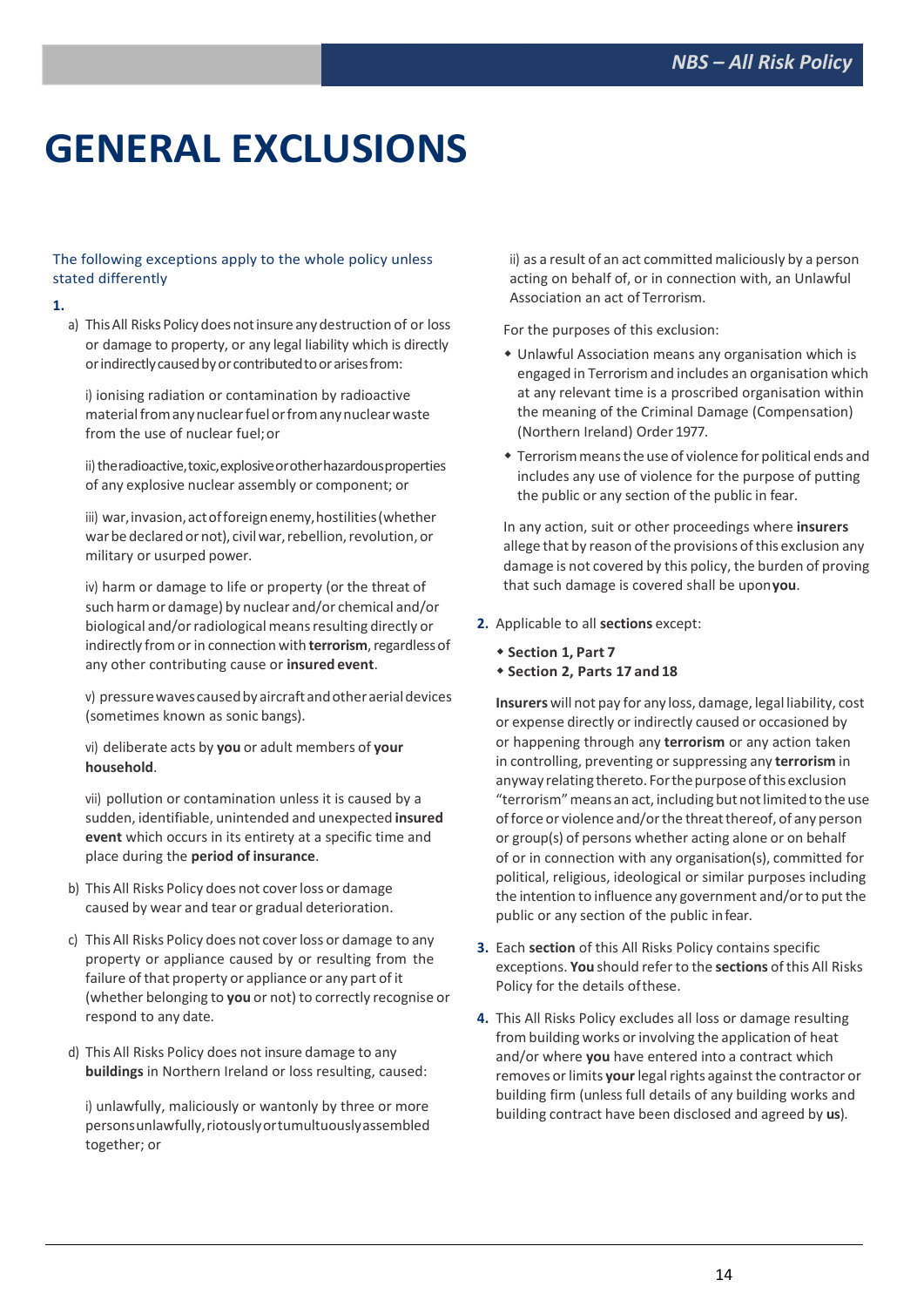# **PRIVACY NOTICE**

Please read this notice carefully as it contains important information about **our** use of **your** personal information. In this notice, **we** and **us** and **our** mean Hiscox Insurance Company Limited. **Your** personal information means any information **we** hold about **you** and any information **you**  give **us** about anyone else.

#### **Sensitive Information**

Some of the personal information that **we** ask **you** to provide is knownas"sensitivepersonaldata".Thiswillincludeinformation relating to health issues, race, religion and any criminal convictions. **We** need to use sensitive personal data to provide **you** with quotes, arrange and manage **your** policy and to provide the services described in **your** policy documents(such as dealing with claims).

#### **How We Use Your Personal Information**

**We**may share **your** personal information with other companies for any of the purposes set out in this notice.

**We** will use **your** personal information to arrange and manage **your**insurance policy, including handling, underwriting, claims and issuing renewal documents and information to **your**  insuranceadviser.**We**will also use **your** personal information to assess **your** insurance application and provide information to credit reference agencies.

**We** may have to share **your** personal information with other **insurers**,statutorybodies,regulatoryauthorities,**our**business partners and / or agents providing services on **our** behalf and other authorised bodies.

**We** will share **your** personal information with others:

- If **we** need to do this to manage **your** policy with**us** including settling claims
- For underwriting purposes, such as assessing**your** application and arranging **your** policy.
- For management information purposes.
- To prevent or detect crime, including fraud;
- If**we** are required or permitted to do this by law(for example, if we receive a legitimate request from the Police or another authority); and/or
- If **you** have given **us** permission.

**We** use a number of service providers to support **us**, including companies who may be based outside of Europe. By purchasing this policy **you** have consented to **your** data being stored and processed in the USA.

**You** can ask for further information about **our** use of **your**  personal information. If **you** require such information please write to the Data Protection Officer as set out on the next page.

#### **Preventing and Detecting Crime**

**We**may use **your** personal information to prevent crime. In order to prevent crime **we**may:

- Check **your** personal information against **our** own databases.
- Share it with fraud prevention agencies. **Your** personal information will be checked with and recorded by a fraud prevention agency. Other companies within the financial services industry may also search such fraud prevention agencies when **you** make an application to them for financial products (including credit, savings, insurance, stockbroking or money transmission services). If such companies suspect fraud, **we** willshare **your** relevant personal information with them. The information **we** share may be used by those companies when making decisions about **you**. **You** can find out which fraud prevention agencies are used by **us** by writing to **our** Data Protection Officer at the address set out in the next page; and/or
- Shareitwithoperatorsofregistersavailabletothe insurance industry to check information and prevent fraud. These include the Claims and Underwriting Exchange please visit **insurancedatabases.co.uk**. **We** pass information relatingto **your** insurance policy and any incident (such as an accident, theft or loss) to the operators of these registers, their agents and suppliers.

#### **Dealing with Others on Your Behalf**

To help **you** manage **your** insurance policy, subject to answering security questions, **we** will deal with **you** or **your** husband, wife or partner or any other person whom **we** reasonably believe to be acting for **you** if they call **us** on **your** behalf in connection with **your** policy or a claim relating to **your** policy. For **your** protection only **you** can cancel **your** policy or change the contact address.

#### **Monitoring and Recording**

**We** may record or monitor calls for training purposes, to improve the quality of **our**service and to prevent and detect fraud. **We** may also use CCTV recording equipment in and around **our** premises.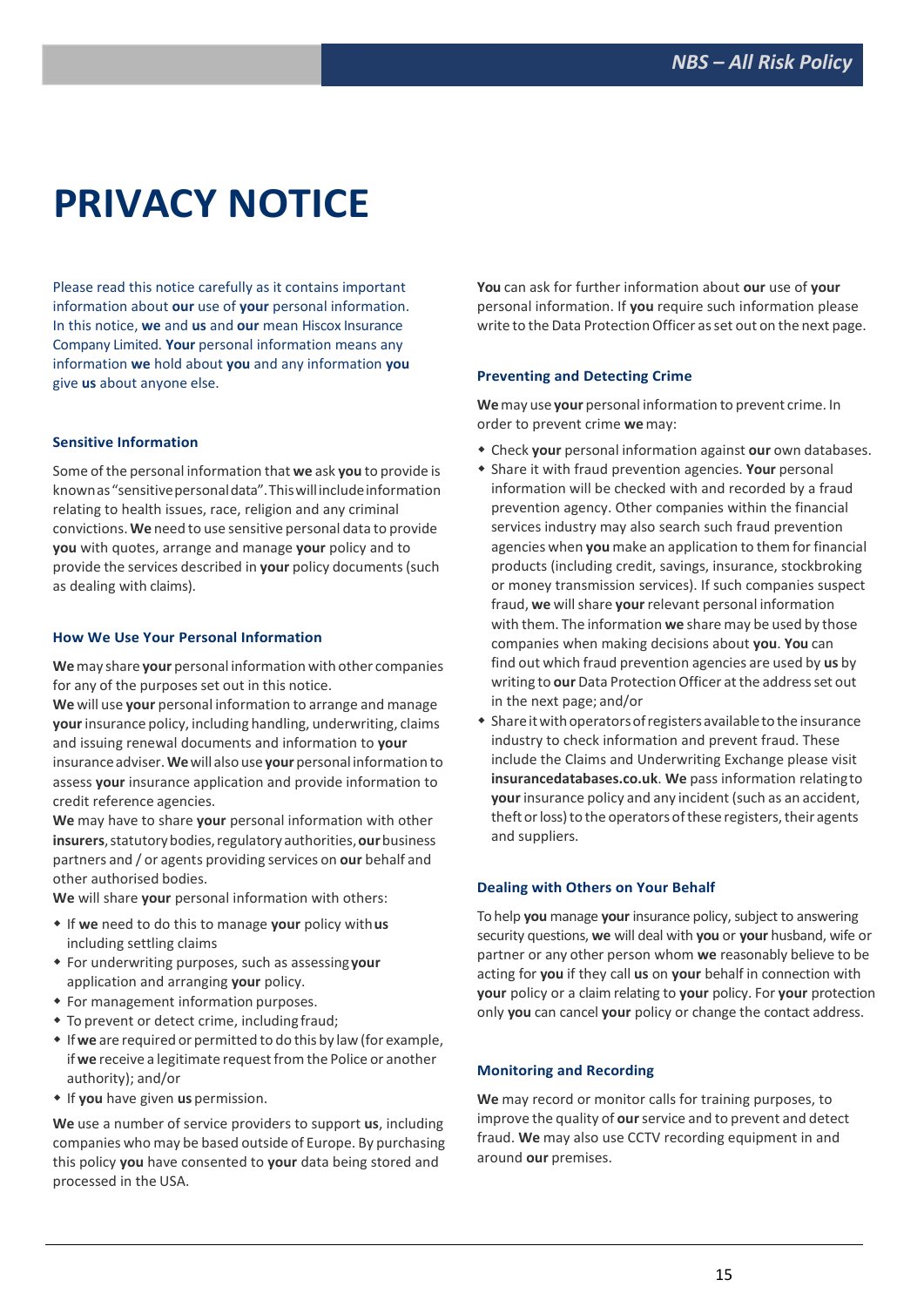#### **Security**

**We** will take appropriate technical, physical, legal and organisationalmeasures,toprotect**your**personalinformation. Some of **your** personal information may on occasion be sent through **our** email system. **Our** email system is operated by a third party and uses servers located outside of the EEA which are shared with other parties. We ensure that any such transfer of **your** personal information through **our** email system is secure and complies with UK data protection law and guidance.

#### **ReinsuranceUse**

**We** also use the services of re-insurance companies based outside ofthe European Economic Area. If **we** do this **we** will ensure they provide an appropriate level of protection for **your** information.

#### **Further Information**

**You** are entitled to receive a copy of any of **your** personal information **we** hold. If **you** would like to receive a copy, or if you would like further information on, or wish to complain aboutthe way that **we** use **your** personal information, please write to the **Data Protection Officer** at:

**Address:** Nationwide Broker Services Ltd

2 Aire Valley Business Park Wagon Lane Bingley BD16 1WA

giving **your** name, address and insurance policy number. **We** may charge **you** a small fee for this.

If **we** change the way that **we** use **your** personal information **we** will write to **you** and let **you** know. If **you** do not agree to that change in use, you must let us know as soon as possible.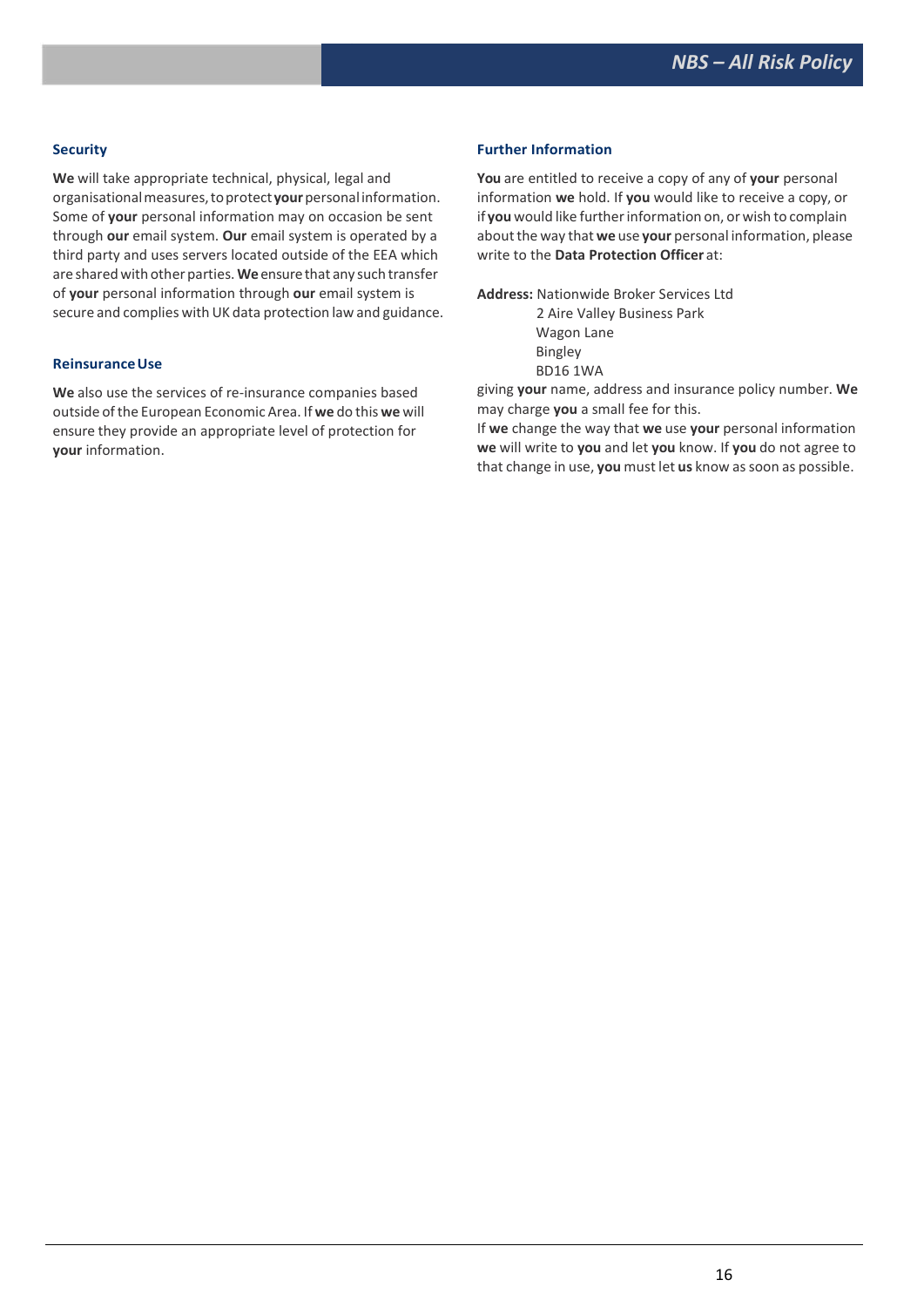# **SECTION ONE – BUILDINGS**

This policy, **schedule**, and any **endorsement** applying to **your** policy form **your** All Risk Insurance document. This document sets out the conditions of the contract of insurance between **you** and **insurers**. **You** should keep it in a safe place.

#### **Definitions**

Where a word or phrase appears in **bold** type.

#### **Basis of Settlement**

Your claim will be settled on the appropriate basis set out below.

**Insurers** will pay the cost of rebuilding or repair if rebuilding or repairs are carried out. At **insurers** option if the repair or replacement is not carried out **insurers** will pay the reduction in market value resulting from the loss or damage, but not exceeding what it would have cost to repair or replace. If the market value of a similar property in the same locality exceeds the rebuilding cost of the building concerned and the local authority refuses permission to rebuild, **insurers** will pay the market value up to 120% of the **sum insured** of the **buildings**  as shown in the **schedule**.

**Insurers** will not pay for the cost of repairing or reinstating any undamaged part of the **buildings** which forms part of a suite or part of a common design or function if the damage is restricted to a specific part or a clearly defined area. **Insurers** will pay for replacing the undamaged parts of a bathroom suite or fitted kitchen where replacements for the damaged parts cannot be found.

## **What is Covered**

#### **Part 1**

All risks of physical loss or damage to **buildings** under this All Risks Policy, unless any exclusion applies.

#### **Part 2**

### **New Acquisitions**

Unless cover is requested for loss or damage to new additions, alterationsorimprovementswithin30daysof acquisition,and **you** pay **us** any required proportionate additional premium, the cover for loss or damage to new additions, alterations or improvements is limited to 20% of the **sum insured** under this **section** and excludes cover for anything else excluded elsewhere under **Section 1 – Buildings**.

## **Part 3**

#### **Trace and Access**

As a result of water, oil or gas escaping from the domestic heating, water or gas system, **insurers** will cover the cost of removing and replacing any part of the **home** or other permanentstructurenecessary torepairtheleak.Coverage under this part is limited to £5,000 for any one **insured event**.

*Cover under this part does not include loss or damage to the domesticheating,waterorgassystemoroilcontainers.*

#### **Part 4**

#### **Alternative Accommodation and Loss of Rent**

If the **buildings** become uninhabitable due to loss or damage **insurers** have agreed to pay for under part 1, **insurers** will pay, at their discretion, for rent which becomes irrecoverable by **you** as a landlord and additional costs of similar alternative accommodation for **your household** (including the necessary cost of temporary storage of **your** furniture and costs of accommodation for **your** domestic pets andhorses).

*The maximum payable under this part is 20% of the sum insured for each of the buildings covered under this section.*

#### **Part 5**

#### **Compulsory Evacuation**

If a local authority prohibits **you** from living in **your home**  as a direct result of loss or damage having occurred to a neighbouring property that would have been covered had it been **insured** under the terms and conditions of this All Risks Policy, **insurers** will pay, at their discretion, the additional costs of similar alternative accommodation for **you** and **your** domestic pets and horses, along with any rent **you** would have received for a period of up to 30 days from the date of compulsory evacuation.

#### **Part 6**

#### **Fees and Other Expenses**

Following an **insured event** under this **section**, **insurers** will pay, in addition to the **sum insured** by this **section**, up to 20% of the **sum insured** for the following:

a) Fees of architects, consulting engineers, surveyors and the like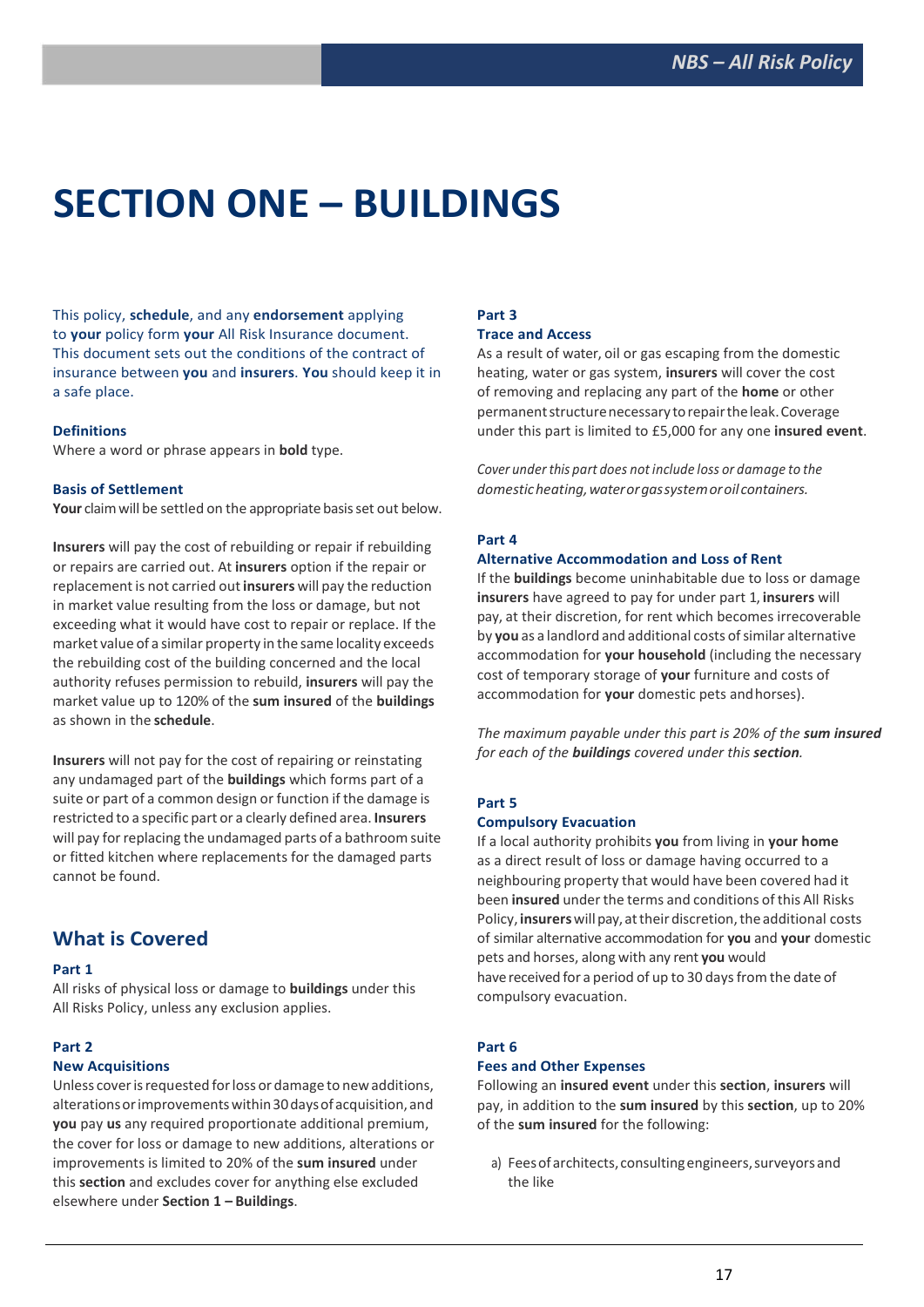- b) The cost of removing debris, and making the site and the **buildings** safe, including shoring up
- c) Any additional costs caused by an unavoidable requirement to comply with any government or municipal requirements following damage unless **you** had been given notice of the requirements before the **insured event** occurred.

*Cover does not include expenses you incur in preparing a claim against the insurer.*

### **Part 7**

#### **Your Liability to Others as Property Owner**

**Insurers** will pay up to £2,000,000 for any one claim or series of claims arising from one **insured event** or one source or original cause for:

- a) Sums including costs agreed by **insurers** in writing which **you** become legally liable to pay to others, but only as a result of **you** being the owner of the **buildings**, for **accidental damage** to property or death or **bodily injury**  to any person, where the accident giving rise to the claim against **you** occurred during the **period of insurance**.
- b) Sums including costs agreed by **insurers** in writing which **you** become legally liable to pay to others, but only as a result of **you** being the former owner of **your** previous **home**, for **accidental damage** to property or death or **bodily injury** to any person. This includes sums which **you** may become legally liable to pay under s.3 of the Defective Premises Act 1972.
- c) Solicitors' fees for:
	- i) Representationatanycoroner'sinquestorfatal accident enquiry
	- ii) Defence in any court of summary jurisdiction arising out of any possible claim.

*This part does not include liability:*

- *i) arising out of any deliberate act or acts*
- *ii) arising out of your business orthat of anymember of your household*
- *iii) arising out of any contract, exceptto the extent that the liability would have arisen in the absence of the contract*
- *iv) fordamage to propertyownedby you oramemberof your household*

*v) forinjury to domestic staff*

*vi) forthe cost of putting right anydefectsin the building.*

### **Part 8 Sale of Buildings**

A purchaser who has contracted to buy the **buildings** (or any part of them) will be given the benefit of part 1 of this **section**  from the time **you** exchange contracts (or in Scotland the offer to purchase) until completion of the sale (or expiry of the policy if earlier) provided that the purchaser has also taken out insurance. Both insurances will pay a rateable proportion of any losses.

#### **Part 9**

#### **Emergency Access to Your Home**

**Insurers** will pay the cost of loss or damage to **your buildings**  in the event of an emergency, caused by the emergency services gaining access in the event of fire or flooding.

#### **Part 10**

#### **Replacement of External Locks and Keys**

If the keys of the external doors, windows or alarms of the **buildings** or of safes are lost or stolen, **insurers** will pay the costs involved in replacing the locks and additional keys concerned up to £1,000 in any one **period ofinsurance**.

## **What is NOT Covered**

#### **Part 1**

**a)** The amount of the **excess** shown in **your schedule**

- b) Loss or damage caused by:
	- i) gradual emission of smoke
	- ii) aridity, humidity; rising damp, exposure to extremes of temperature, to moisture, light or heat; corrosion; moth or vermin; fungus; mould, wet or dryrot
	- iii) mechanical or electrical fault or breakdown; inherent defect; alteration; cleaning, renovation,repair, restoration or the like; misuse; defective design; defective workmanship or the use of defective materials
	- iv) wear, tear and gradual deterioration
	- **v)** chewing, fouling, scratching or tearing by **your** domestic pets
	- vi) felling or lopping of trees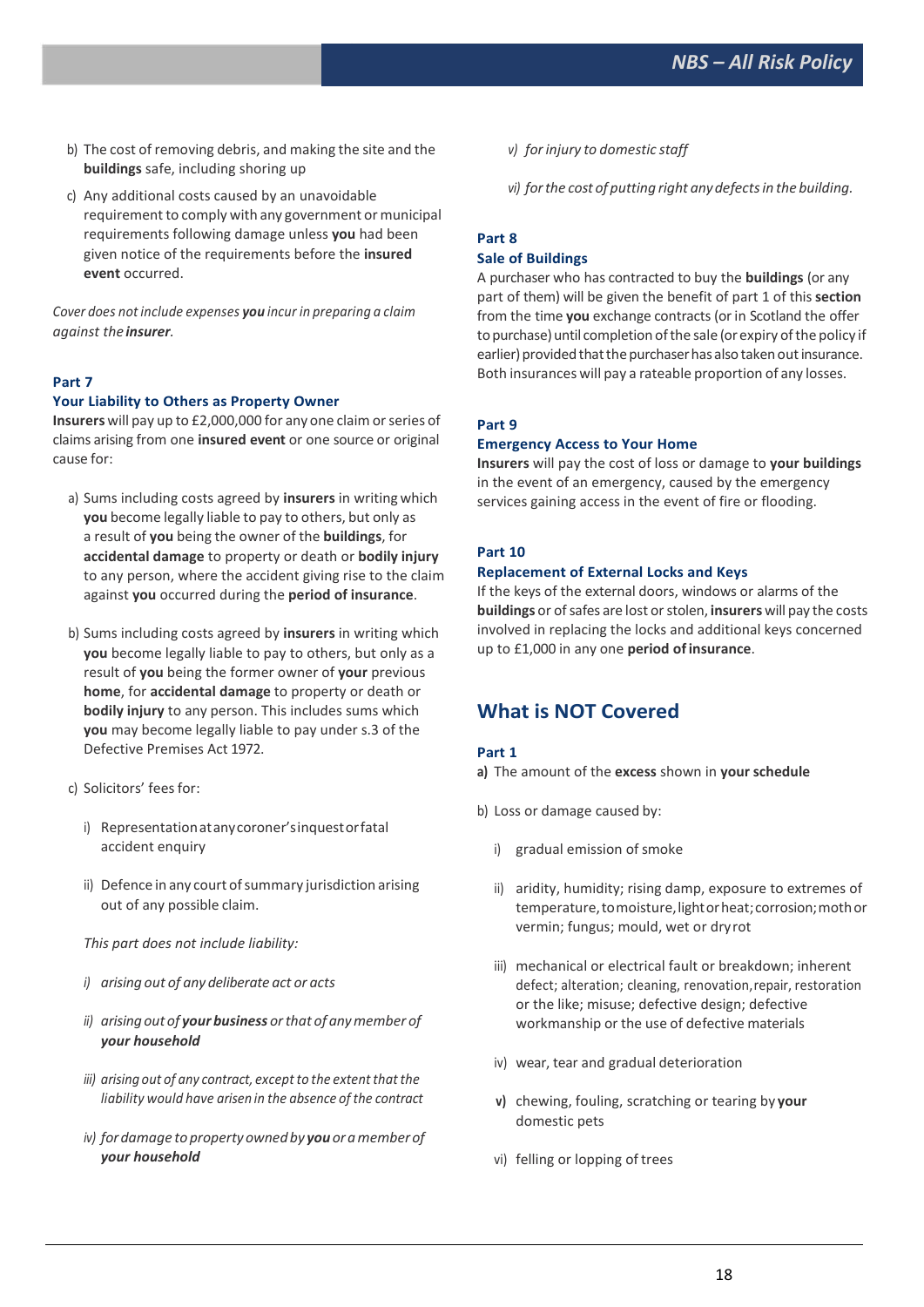- vii) flood or storm to fences, gates (excluding driveway gates),gazebos,pergolas,hedgesortrees,shrubs,lawns and plants growing in the open
- viii) rising ground water levels
- ix) pressure of snow to fences, gates, hedges or trees, shrubs, lawns and plants growing in the open, excluding driveway gates
- x) theft or attempted theft when any part of **your home**  is let to anyone unless forcible and violent means are used to enter or leave the **buildings**.
- c) Reinstatementofgardensfollowingstorm,flood,frostor following damage due to pressure ofsnow.
- d) **Subsidence** or ground **heave** of the site on which the **buildings** stand or **landslip**:
	- **i)** for loss or damage to domestic fixed fuel-oil tanks, swimming pools, hot tubs, tennis courts, drives, patios and terraces, walls, gates and fences unless the premises is also affected atthe same time by the same **insured event**
	- **ii)** forlossor damage to solid floorsunlessthe external walls of the premises are damaged at the same time by the same **insured event**
	- iii) for loss or damage arising from faulty design. specification, workmanship ormaterials
	- iv) for loss or damage which compensation has been provided for or would have been but for the existence of this insurance under any contract or a guarantee or by law
	- v) for loss or damage caused by coastal erosion
	- vi) for loss or damage whilst the **buildings** areundergoing any structural repairs, alterations or extensions
	- vii) Caused by the compaction of infill
	- viii) Caused by **settlement**.
- e) Loss or damage when **your home** is **unoccupied** caused by:
	- i) escape of water from:
		- **fixed water apparatus**
		- pipes or
		- tanks

unless the **buildings** (including any outbuildings containing plumbing and associated amenities) are:

■ kept heated to a temperature of at least 15°C and any loft hatch kept open to allow warm air to circulate or

- the waterisshut off atthe mains and the fixed watertanks, apparatus and pipes are drained
- ii) escape of oil from any fixed domestic heating system
- iii) vandalism
- **iv) accidental damage**
- v) theft or attempted theft.
- f) The cost of maintenance and routinedecoration.
- g) The cost of clearing blocked drains unless the blockage is caused by damage to the fabric of the drainsinsured by this**section**.
- h) Escape of water from fixed water apparatus, pipes or tanks resulting in **subsidence**, ground **heave** or **landslip**.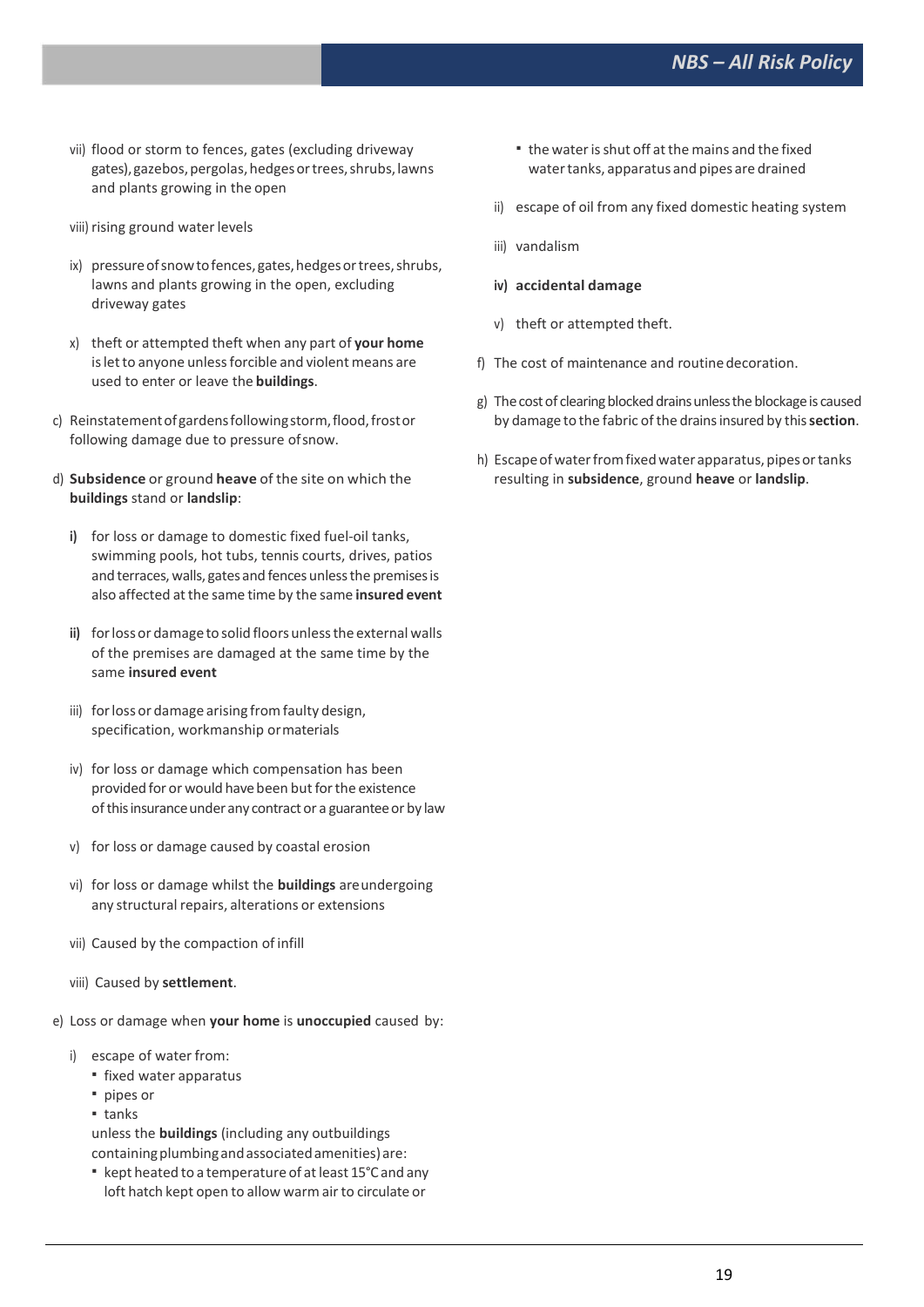# **SECTION TWO – CONTENTS**

This policy, **schedule**, and any **endorsement** applying to **your** policy form **your** All Risk Insurance document. This document sets out the conditions of the contract of insurance between **you** and **insurers**. **You** should keep it in a safe place.

#### **Definitions**

Where a word or phrase appears in **bold** type.

#### **Basis of Settlement**

**Insurers** will at their option repair, or pay **you** the cost of replacing the lost or damaged property, without deduction for wear, tear or depreciation.

**Insurers** will pay for the cost of reinstating any undamaged part of the **contents** which forms part of a suite or part of a common design or function if the damage is restricted to a specific part or a clearly defined area. Following payment for a total loss of an item, pair orset, **insurers** become entitled to take over ownership of and to take possession of the item, pair or set concerned.

**Insurers** will not pay more than £500 in respect of **money** in any one **period of insurance**.

**Insurers** will not pay more than £1,000 in respect of food in the fridges or freezers in any one **period of insurance**.

**Insurers** will not pay more than £5,000 in respect of **outdoor items** or **fine art and antiques** in any one **period of insurance** under this **section**.

**Insurers** will not pay more than £10,000 in respect of **business property** in any one **period of insurance**.

**Insurers** will not pay more than £1,000 in total for loss or damage to electric wheelchairs in any one **period ofinsurance**.

## **What is Covered**

## **Part 1**

### **Contents**

Allrisks of physical loss or damage to **contents** whilst anywhere in theworld, unless**we** have stated differently elsewhere in this section of the All Risks Policy.

#### **Part 2**

#### **Food in Freezers and Fridges**

Loss of or damage to the food in **your** domestic freezer or fridge at **your home** caused by

- a defect in **your** freezer or fridgeor
- a failure of the mains electrical or gas supply.

This part does not cover loss or damage to food

- held for **business** purposes or
- caused by the deliberate act of any gas or electricity supplier including:
- as a result of not paying **your** billor
- when the **home** has become **unoccupied** or
- if the appliance is older than 10years

#### **Part 3**

#### **Deeds and Personal Documents**

**Insurers** will pay up to £2,500 for the costs involved in replacing title deeds, bonds, securities and other personal documents as a result of loss or damage covered under part 1 of this**section**.

## **Part 4**

#### **Glass and Sanitary Ware**

Accidental breakage of windows(including the cost of replacing double glazing units), other glass, sanitary ware, ceramic hobs and solar panels for which **you** are responsible as a tenant, provided that any item broken is permanently fixed to the **buildings**.

## **Part 5**

#### **Rent**

Rent for which **you** are liable as a tenant or licensee if **your home** becomes uninhabitable due to loss or damage **insurers**  have agreed to pay under part 1 of this **section**. The amount payable shall not exceed 20% of the aggregate **sum insured** for **contents** and **fine art and antiques**, specified in the **schedule**  as applicable to the **building** which is damaged or destroyed and is limited to rent for a period of 12 months.

*Insurers will not pay under part 5 – Rent if alternative accommodation costs are paid as a result of the same loss under part 6 – Alternative accommodation.*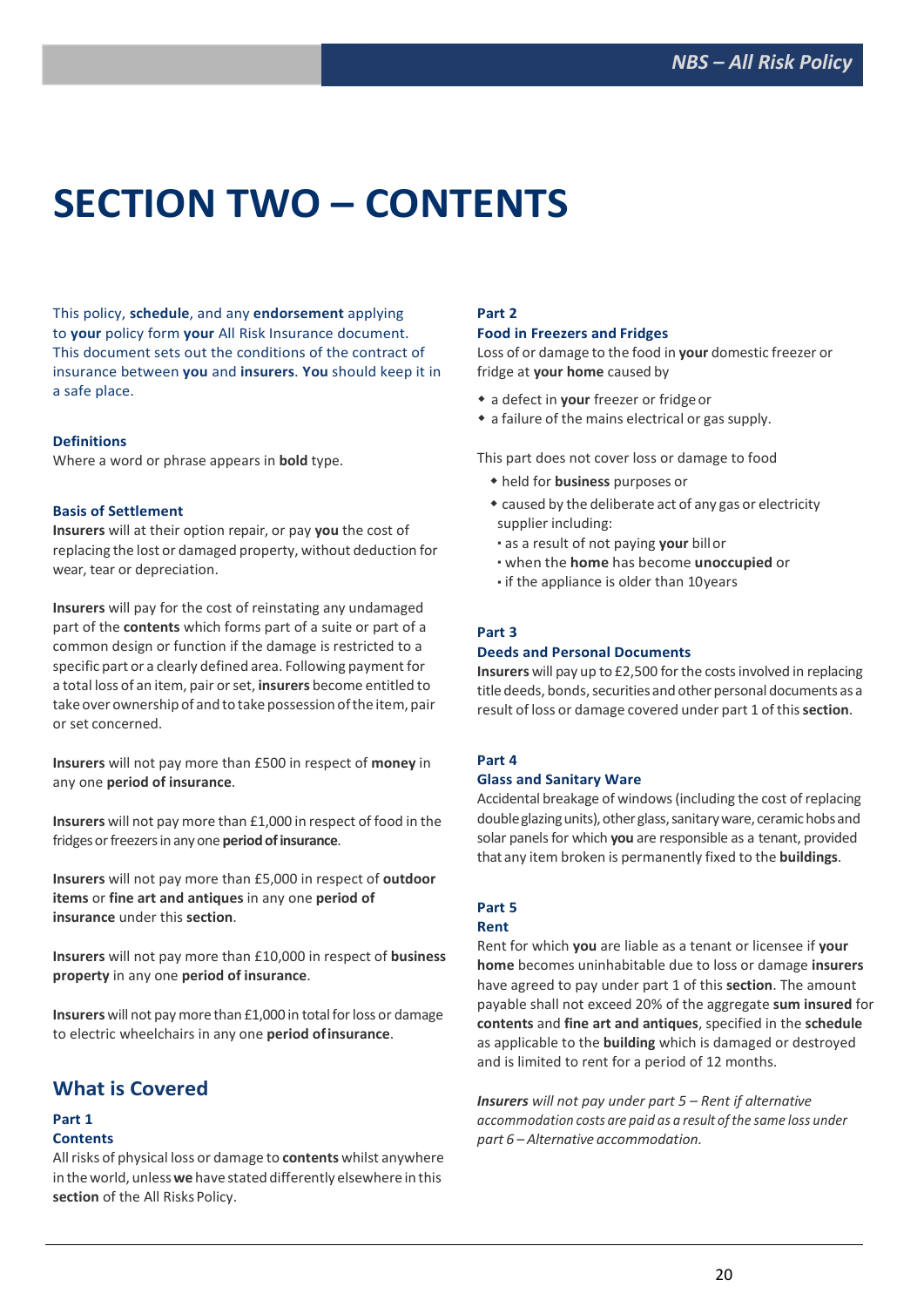#### **Part 6**

#### **Alternative Accommodation**

If **your home** becomes uninhabitable due to loss or damage **insurers** have agreed to pay under part 1 of this**section**, **insurers**  willpay,attheirdiscretion,foralternativeaccommodation.The amount payable shall not exceed 20% of the aggregate **sum insured** for **contents** and **fine art and antiques**, specified in the **schedule** as applicable to the **building** which is damaged or destroyed and is limited to rent for a period of 12 months.

#### **Part 7**

#### **Replacement of External Locks and Keys**

If the keys of the external doors, windows or alarms of the **buildings** or of safes are lost or stolen, *insurers* will pay the costs involved in replacing locks and additional keys concerned up to £1,000 in any one **period of insurance**.

#### **Part 8**

#### **Religious Festivals and Wedding Gifts**

The **sum insured** under **sections** 2 and 3 of this All Risks Policy is increased by 15% during the period of one month before and one month after either the wedding of **you** or a member of **your** family or a religious festival which **you** or a member of **your** family celebrate.

#### **Part 9**

#### **Guest Personal Effects**

Loss or damage covered by part 1 of this **section** to guests **contents** (excluding paying guests) whilst within the **home**.

*Coverage under this part is limited to £5,000 for any one loss.*

#### **Part 10 Fatal Injury**

If **you** are a victim of **bodily injury** as a result of robbery, burglary orfire whilst at **your home**, **insurers** will pay £5,000 per person in respect of fatal **bodily injury** occurring within 12 months.

#### **Part 11**

### **Halls of Residence or Residential Care**

Loss or damage to **your contents** in any other premises or halls ofresidence occupied by **you** whilst at university, college or school and loss or damage to **contents** belonging to **your** parent or grandparent who usually resides at **your home**, whilst at a nursing home or residential care home. Coverage under this **section** is limited to £5,000 in any one **insured event**.

*Coverunderthispartexcludesaccidentaldamage.Theft coveris also excluded unless violent and forcible means are used to enter or leave the buildingconcerned.*

### **Part 12**

#### **Debris Removal**

**Insurers** will pay up to £1,000 following the occurrence of loss or damage caused by an **insured event** covered under part 1.

#### **Part 13**

#### **Loss of Domestic Heating Oil, Domestic Tank & Metered Gas and Metered Water**

**Insurers** will pay up to £2,500 in any one **period of insurance**  for loss of metered water, domestic heating oil or domestic tank and metered gas if the loss is caused by **accidental damage** to **your** fixed domestic water or heatinginstallation.

*Cover is not provided under this part when the home is unoccupied.*

#### **Part 14**

#### **New Acquisitions**

Unless cover is requested for loss or damage to new additions, alterationsorimprovementswithin30daysof acquisition,and **you** pay **us** any required proportionate additional premium, the cover for loss or damage to new additions, alterations or improvements is limited to 20% of the **sum insured** under this **section** and excludes cover for anything else excluded elsewhere under **Section 2 – Contents**.

#### **Part 15**

#### **Your Legal Liability as a Tenant or Licensee**

a) Sums which **you** become legally liable to pay to the owner of the **buildings** as a tenant or licensee for damage to the **buildings** directly caused by any of the risks **insured** under **Section 1 – Buildings**.

*This part does not cover any legal liability:*

- *i) forlossofordamagetothebuildingscausedbyfire, lightning, earthquake or explosion;*
- *ii) arisingfromsubsidenceorgroundheaveofthesiteon which the buildingsstand, orlandslip;*
- *iii) arisingfrom or caused by riot, civil commotion, industrial disputes,industrialorpoliticaldisturbancesor vandalism;*
- *iv) arising when the home has become unoccupied*
- *v) arising out of any agreement(including a lease) exceptto the extentthattheliabilitywouldhavearisenintheabsenceof the agreement*
- *vi) arising from a risk excluded under Section 1 – Buildings.*

The most **insurers** will pay for any one claim or series of claims arising from one **insured event** under this extension is 20% of the aggregate **sum insured** by **Section 2 – Contents** and **Section 3 – Fine Art and Antiques**.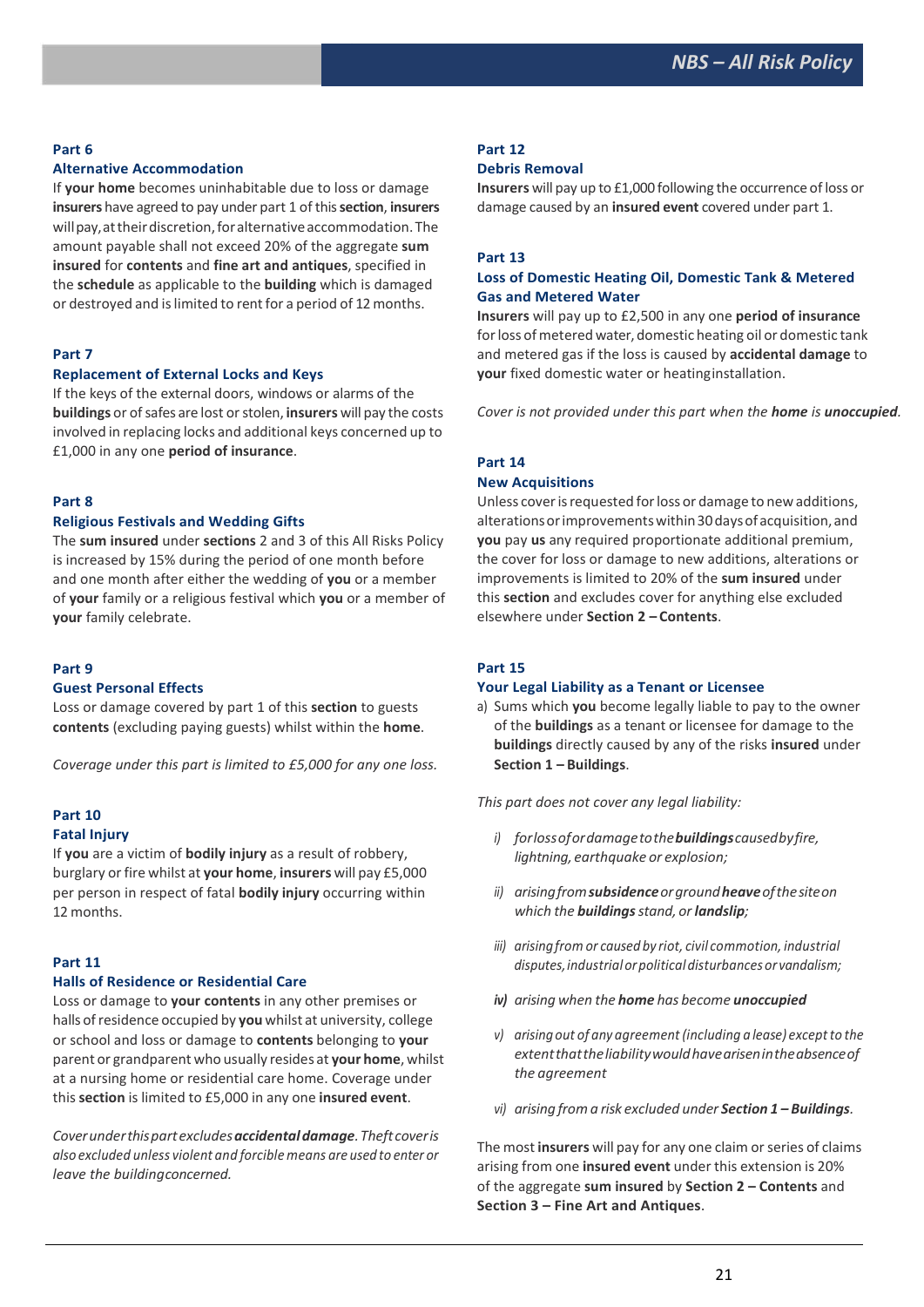#### **Part 16**

#### **Your Liability to Others**

Insurers will pay up to £2,000,000 (including costs) for any one claim orseries of claims arising from any one **insured event** in respect of sums, including costs, agreed between **you**  and **insurers** in writing which **you** or any member of **your household** becomes legally liable to pay to others as follows:

- **a)** As occupier but not as owner of the **buildings** for **accidental damage** to property or death or injurywhere the accident giving rise to the claim occurred during the **period of insurance**
- **b)** In **your** personal capacity (but not connected with ownership or occupation or use of the **buildings**) for **accidental damage** to property or death or injurywhere the accident giving rise to the claims occurred during the currency of this**section**

In addition, **insurers** cover:

Solicitors fees for:

- i) representation at any coroner's inquest or fatal accident enquiry
- ii) defence in any court of summary jurisdiction arising out of any possible claim.

**Insurers** will not cover under Part 16 – Liability to Others:

- *a) Liability forinjury to any person employed by you.*
- *b) Liabilityforlossofordamagetoproperty,whichisownedby youorisinyour careorbelongstoorisinthecareofanyperson employed by you.*
- *c) LiabilityoutsideoftheUnitedKingdominanycountrywhere you own residential property.*
- *d) Liability arising outof:*
	- *i) any transmissionof any communicablediseaseor virus*
	- *ii) yourownbusinessorthatofanymemberofyourhousehold*
	- *iii) any contract, exceptto the extentthatthe liability would have arisen in the absence ofthe contract*
	- *iv) ownership, occupation possession or use of any land other than thebuildings*
	- *v*) any deliberate act.
- *e) Liabilityarisingfromtheownership,possessionoruseofany aircraft,ship,boat,(otherthanhandorfootpropelledcraft, sailboards orsurfboards), non motorised horse box while being usedonapublicroadoranymotorisedlandvehicleotherthan:*
- *i) domestic gardening equipment (including tractors used solely for domestic purposes) used within the grounds of your home*
- *ii) quad bikes and motorbikes under 51cc used within the grounds of yourhome*
- *iii) golf buggies*
- *iv) a vehicle for use by a disabled person that does notrequire registration for theroad.*
- *f) Liabilityfordamagetopropertyorinjurytoordeathofanyoneunder acontractofservicewithyouoramemberofyourhousehold.*
- *g) Liability to any other member of your household.*
- *h) Liability arising from the escape of animalsfrom land other than the home on which they are usually kept.*
- *i) Bodilyinjury(includingdeath,diseaseandillness)andlossor damagetopropertyarisingoutoftheownership,custodyor controlofadogofatypespecifiedintheDangerousDogsActs 1991andtheDangerousDogs(NorthernIreland)Order1991 S1.2992(NI.21) and any amending legislation.*

#### **Part 17**

#### **Your Liability to Domestic Staff**

**Insurers** will pay up to £5,000,000 (including costs) for any one claimorseries of claims arising fromany one **insured event**  in respect of sums which **you** become legally liable to pay to domestic staff arising out of accidental injury or death caused to them and as a result of the work they are employed to do, anywhere within the **United Kingdom** or while travelling with **you** on temporary visits overseas.

*Insurers will not cover liability arising*

- *a) fromthe use of any hand,foot ormotor propelled vehicle*
- *b) from any other hazardous activity*
- *c) directly orindirectly out of your business, job or profession.*

### **Part 18**

#### **Irrecoverable Judgements**

**Insurers** will pay up to £2,000,000 for any one claim or series of claims arising from any one **insured event** if within three 3 months of a final judgment of a **United Kingdom** Court for damages (including taxed costs) given in **your** favour, and arising from **your** claim for death, injury or damage to **your**  property, **you** still have not been paid in full, then if:

- a) no further appeal is possible, and
- b) had the position of **you** and the defendant been reversed, then **your** liability would have been **insured** under part 16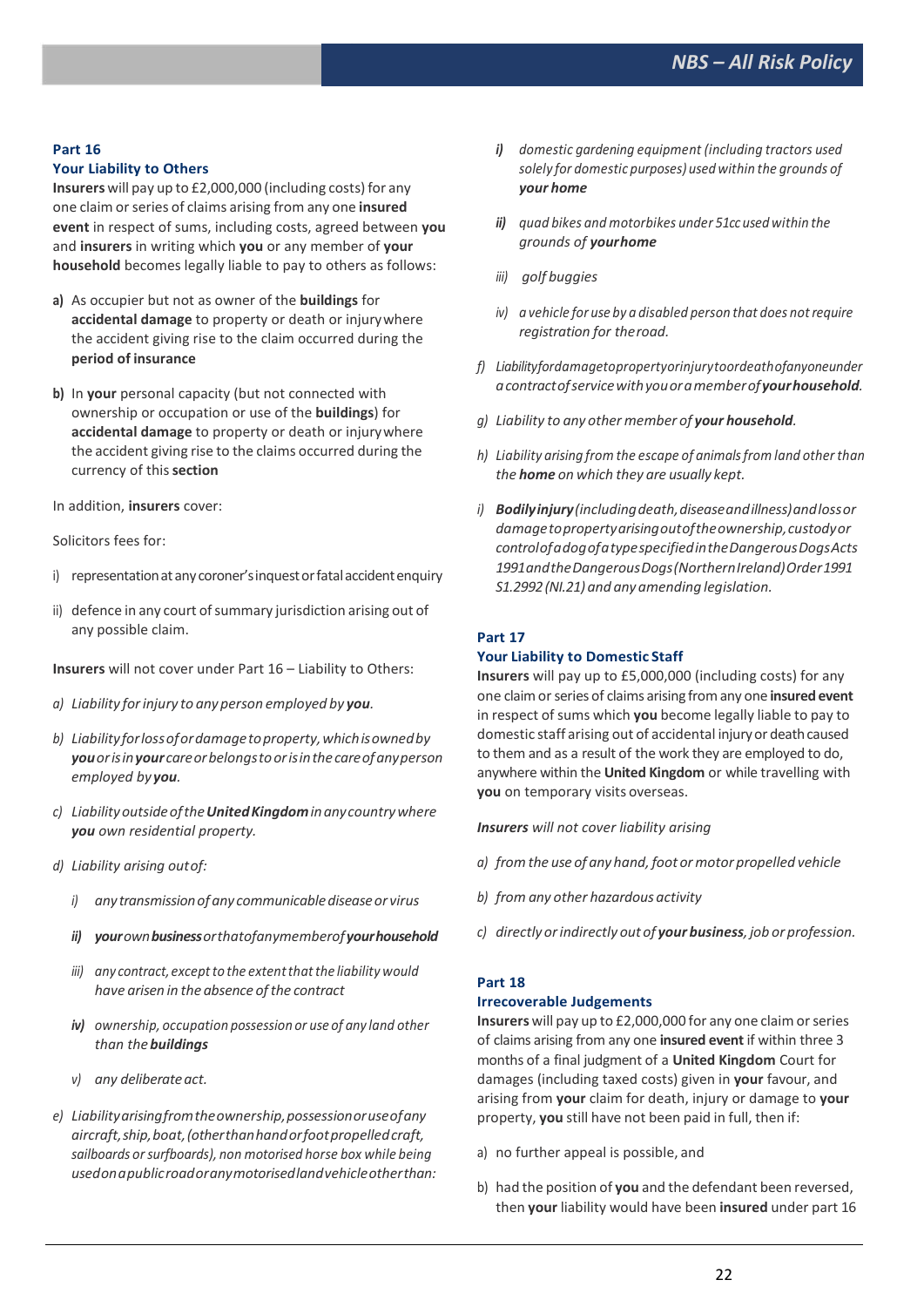– **Your** liability to others, then **insurers** will make good the shortfall in exchange for an assignment of all **your** rights to pursue the recovery of the judgement.

## **What is NOT Covered**

#### **Part 1**

- **a)** The amount of the **excess** shown in **your schedule**
- b) Loss or damage caused by:
	- i) gradual emission of smoke
	- ii) aridity, humidity; rising damp, exposure to extremes of temperature, to moisture, light or heat; corrosion; moth or vermin; fungus; mould; wet or dryrot
	- iii) mechanical or electrical fault or breakdown; inherent defect; alteration; cleaning, renovation, repair, restoration or the like; misuse; defective design; defective workmanship or the use of defective materials
	- iv) wear, tear and gradual deterioration
	- v) chewing, fouling, scratching or tearing by your domestic pets
	- vi) magnetic or electrical fields
	- vii) felling or lopping of trees
	- viii) rising ground water levels
	- ix) **accidental damage** when part of **your home** is let to anyone (other than your relatives or personal friends)
	- x) theft or attempted theft when any part of **your home**  is let to anyone other than **your** relatives or personal friends (unless forcible and violent means are used to enter or leave the **building**).
- c) Loss or damage caused by coastal or river bank erosion
- d) Loss or damage to:
	- i) discs, tapes, computer software or records other than asspecifically insured under part 3 of this**section** of this All Risks Policy
	- ii) property more specifically insuredelsewhere
	- **iii)** property primarily used for **business** purposes other than **business property**
	- iv) animals
	- v) property in any unattended vehicle unless all items are hidden from view, all windows are closed and all doors and the boot are locked
- vi) quad bikes, motorbikes or golf buggies
- **vii)** motor vehicleaccessoriesotherthancomputerised motor vehicle accessories kept in the building of **your home**
- viii) bicycles:
	- i) whilst being used for racing or time trials or is hired or lent to anyone other than a memberof **your household**
	- ii) whilst left unattended away from the **home** unless locked to a fixed structure or in a locked building
- ix) hedges or trees, shrubs, lawns and plants growing in the open caused by flood, storm, pressure of snow or death by natural causes(e.g. disease) or neglect
- x) **outdoor items** caused by flood, storm or frost damage
- xi) **photographic equipment** and musical instruments used for profit or **business** purposes.
- e) Contact or corneal lenses
- f) Loss or damage when **your home** is **unoccupied** causedby:

i) escape of water from:

- **fixed water apparatus**
- **pipes or**
- tanks

unless the **buildings** (including any outbuildings containingplumbingandassociatedamenities) are:

- kept heated to a temperature of at least 15°C and any loft hatch kept open to allow warm air to circulate or
- the waterisshut off at the mains and and the fixed water tanks, apparatus and pipes are drained
- ii) escape of oil from any fixed domestic heating system
- iii) vandalism
- **iv) accidental damage**
- v) theft or attempted theft.
- **g)** Depreciation in value of **contents**
- **h)** Loss or damage excluded elsewhere under this**section**
- i) Loss where property is obtained by any person using any form of payment which proves to be counterfeit, false, fraudulent, invalid, uncollectible, irrecoverable or irredeemable for any reason.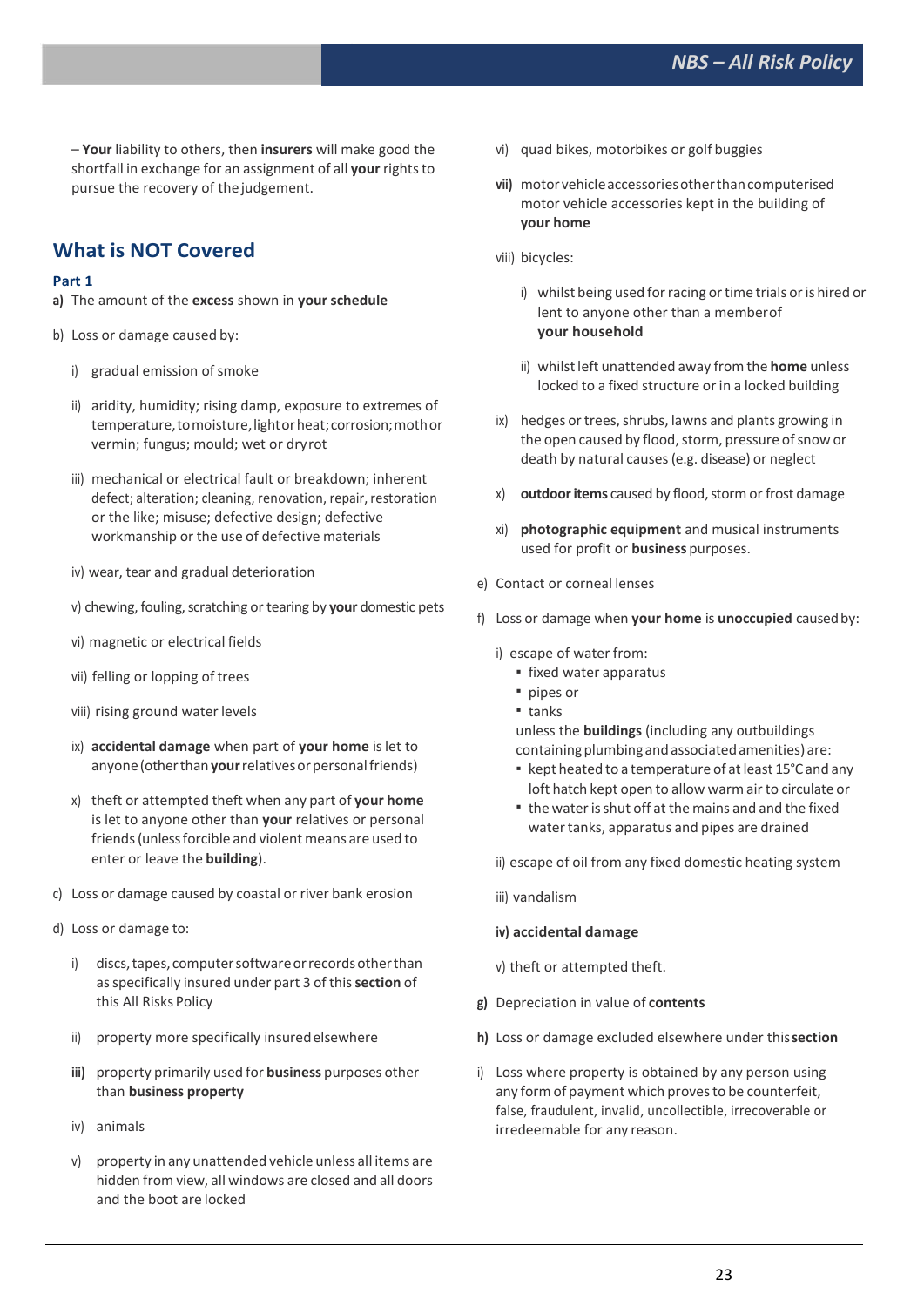# **SECTION THREE – FINE ART AND ANTIQUES**

This policy, **schedule**, and any **endorsement** applying to **your** policy form **your** All Risk Insurance document. This document sets out the conditions of the contract of insurance between **you** and **insurers**. **You** should keep it in a safe place.

#### **Definitions**

Where a word or phrase appears in **bold** type.

#### **Basis of Settlement**

Following an **insured event**, if an item of **fine art and antiques** is lost or damaged beyond repair **insurers** will pay:

- a) Unspecified item the market value immediately before the **insured event** occurred but not more than £15,000.
- b) Specified item the market value immediately before the **insured event** occurred but not more than the specified amount (as listed in the **schedule** of specified items).

Following an **insured event**, if an item, pair or set of **fine art and antiques** is partially lost or damaged **insurers** will pay:

- a) Unspecified item the cost of restoration or repairs plus any resulting depreciation but not more than £15,000.
- b) Specified item the cost of restoration or repairs plus any resulting depreciation but not more than the specified amount (aslisted in the **schedule** of specified items).

Following payment of a total loss claim **insurers** will become entitled to take ownership/possession of the item, pair or set concerned.

## **What is Covered**

#### **Part 1**

#### **Fine Art and Antiques**

All risks of physical loss or damage to **fine art and antiques**, whilstanywhereintheworld,unless**we**havestateddifferently elsewhere in this**section** of the All Risks Policy.

#### **Part 2**

#### **VaultedItems**

All risks of physical loss of or damage to **vaulted fine art and antiques** whilst within the bank vault or depository specified in the **schedule** including during any temporary removal for up to a total of 30 days during any one **period of insurance**. Cover for theft whilst the item(s) are temporarily removed is limited to theft caused by violent and forcible meansonly.

#### **Part 3**

#### **New Acquisitions**

Unless cover is requested for loss or damage to new additions, alterationsorimprovementswithin30daysof acquisition,and **you** pay **us** any required proportionate additional premium, the cover for loss or damage to new additions, alterations or improvements is limited to 20% of the **sum insured** under this **section** and excludes cover for anything else excluded elsewhere under **Section 3 – Fine Art and Antiques**.

## **What is NOT Covered**

- a) Any loss or damage caused by:
	- i) gradual emission of smoke
	- **ii)** chewing, fouling scratching or tearing by **your** domestic pets
	- iii) aridity, humidity; rising damp, exposure to extremes of temperature, to moisture, light or heat; corrosion; moth or vermin; fungus; mould; wet or dry rot
	- iv) mechanical or electrical fault or breakdown; inherent defect; alteration; cleaning, renovation, repair, restoration or the like; misuse; defective design; defective workmanship or the use of defective materials
	- v) wear, tear and gradual deterioration
	- vi) felling or lopping of trees
	- vii) **accidental damage** when part of **your home** is let to anyone (other than your relatives or personal friends)
	- viii) theft or attempted theft when any part of **your home**  is let to anyone other than **your** relatives or personal friends(unlessforcible and violent means are used to enter or leave the building)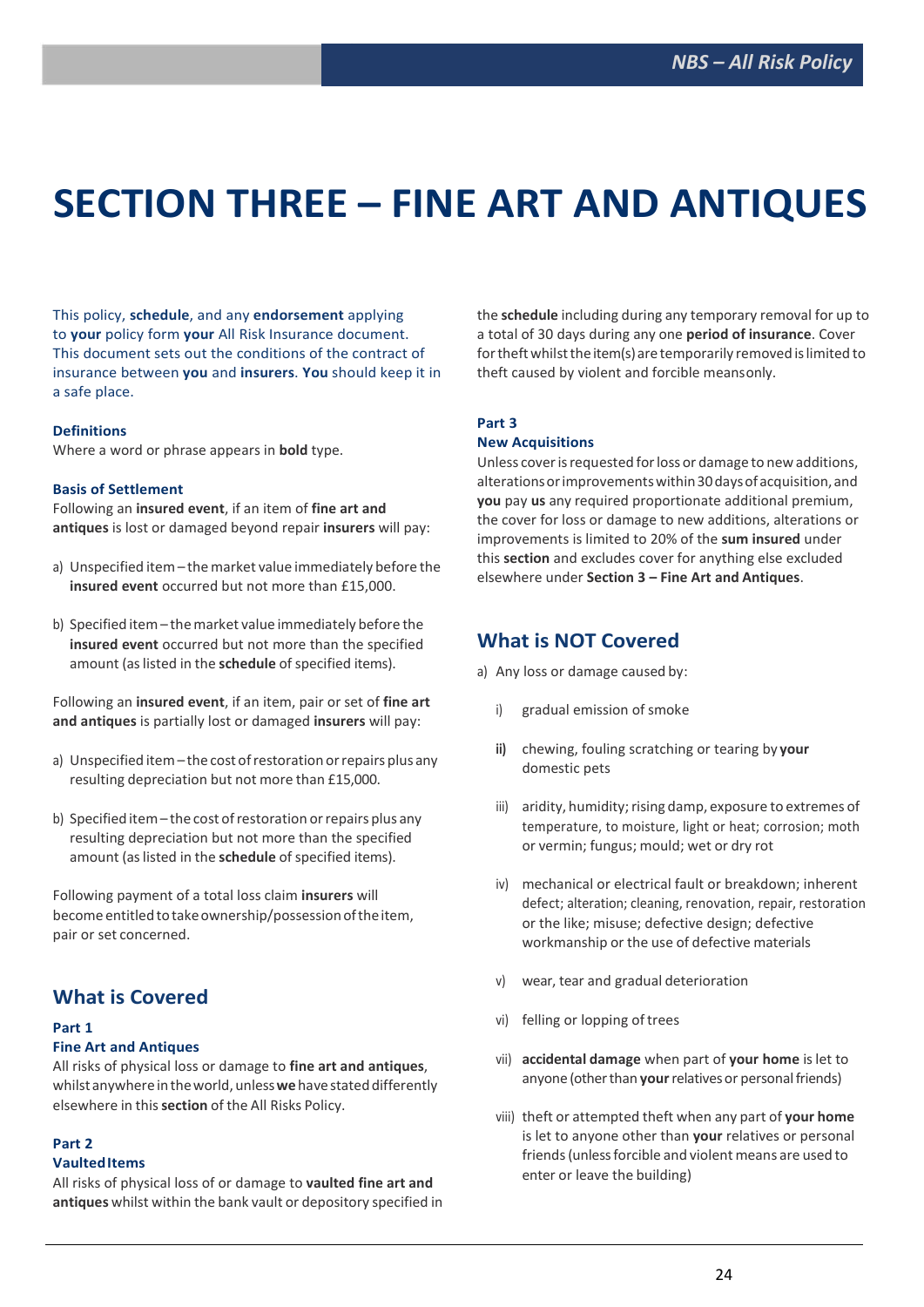- b) Loss or damage resulting from **subsidence** or ground **heave** or **landslip** which has been caused by coastal or river bank erosion
- c) Loss or damage to property in any unattended vehicle unless all items are hidden fromview, all windows are closed and all doors and the boot arelocked
- d) Loss or damage when **your home** is **unoccupied** caused by:
	- i) escape of water from:
		- **fixed water apparatus**
		- pipes or
		- tanks

unless the **buildings** (including any outbuildings containingplumbingandassociatedamenities) are:

- kept heated to a temperature of at least 15°C and any loft hatch kept open to allow warm air to circulate or
- " the water is shut off at the mains and and the fixed water tanks, apparatus and pipes are drained
- ii) escape of oil from any fixed domestic heating system
- iii) vandalism
- iv) accidental damage
- v) theft or attempted theft.
- e) Loss or damage resulting from rising ground waterlevels
- f) **Fine art and antiques** held for **business** purposes
- g) Loss where property is obtained by any person using any form of payment which provesto be counterfeit, false, fraudulent, invalid, uncollectible, irrecoverable or irredeemable for any reason.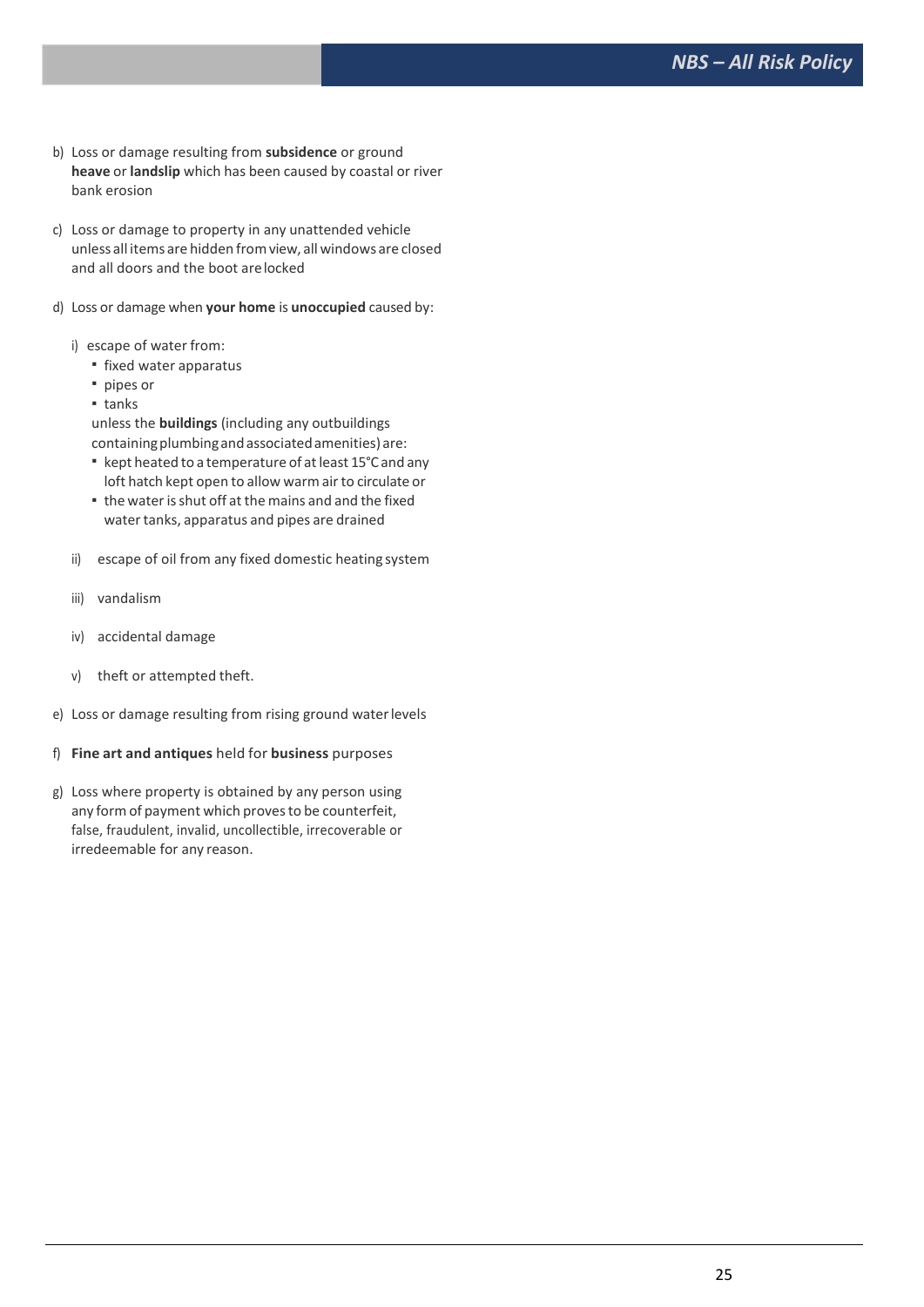# **SECTION FOUR – PERSONAL POSSESSIONS**

This policy, **schedule**, and any **endorsement** applying to **your** policy form **your** All Risk Insurance document. This document sets out the conditions of the contract of insurance between **you** and **insurers**. **You** should keep it in a safe place.

#### **Definitions**

Where a word or phrase appears in **bold** type.

#### **Basis of Settlement**

**Insurers** will at their option repair or pay the cost of replacement of the lost or damaged property without deduction for wear, tear or depreciation.

**Insurers** will not pay more than £5,000 for any item, pair orset unless the item, pair or set concerned is individually listed in the **schedule** of specified items and attached to the**schedule**. **Insurers** will pay up to the **sum insured** relating to such item, pair or set. If any item, pair or set suffers partial loss or damage, **insurers** will pay the cost and expense of restoration plus any resulting depreciation in value but not more than the **sum insured** for the item, pair or setconcerned.

Following payment of a total loss for an item, pair or set, **insurers** become entitled to take over ownership of and to take possession of the item, pair or set concerned.

## **What is Covered**

#### **Part 1**

#### **Personal Possessions**

All risks of physical loss or damage to **personal possessions**, whilst anywhere in the world, unless we have stated differently elsewhere in this**section** of the All Risks Policy.

#### **Part 2**

#### **Vaulted Personal Possessions**

All risks of physical loss of or damage to **vaulted personal possessions** whilst within the bank vault or depository specified in the **schedule** including during any temporary removal worldwide for up to 30 days during the **period of insurance**. Cover for theft whilst the item(s) are temporarily removed is limited to theft caused by violent and forcible means only.

## **Part 3**

### **Money and Credit Cards**

**Insurers** will pay up to £1,000 for loss or theft of **money** and up to £5,000 in respect of any sum **you** become legally liable to pay if **your credit cards** are used without **your** permission after being lost or stolen but only after **you** have complied with all the terms and conditions under which the **credit cards** were issued. All loss or theft of **money** and **credit cards** incidents must be reported to the police. Loss or theft of **credit cards**  should also be reported to the cardissuer.

*This* part does not cover exchange rate losses, shortages caused by *mistakes and credit cards which you have for the purpose of your business.*

#### **Part 4**

#### **New Acquisitions**

Unless cover is requested for loss or damage to new additions, alterationsorimprovementswithin30daysof acquisition,and **you** pay **us** any required proportionate additional premium, the cover for loss or damage to new additions, alterations or improvements is limited to 20% of the **sum insured** under this **section** and excludes cover for anything else excluded elsewhere under **Section 4 – Personal Possessions**.

## **What is NOT Covered**

- a) The amount of the **excess** shown in **yourschedule**.
- b) Loss or damage caused by exposure to extremes of temperature, aridity, humidity, rising damp, to moisture, light or heat, corrosion, moth or vermin, fungus, mould, wet or dry rot, mechanical or electrical fault or breakdown, inherent defect, alteration, cleaning, renovation, repair, restoration or the like, misuse, defective design, defective workmanship or the use of defective materials.
- c) Loss of or damage to:
	- i) **jewellery** from hand luggage unless at the time ofloss, it is being carried by **you**, **your** domestic staff, nominated companion or by a courier approved by **insurers**and is under the constant personal supervision of the person concerned